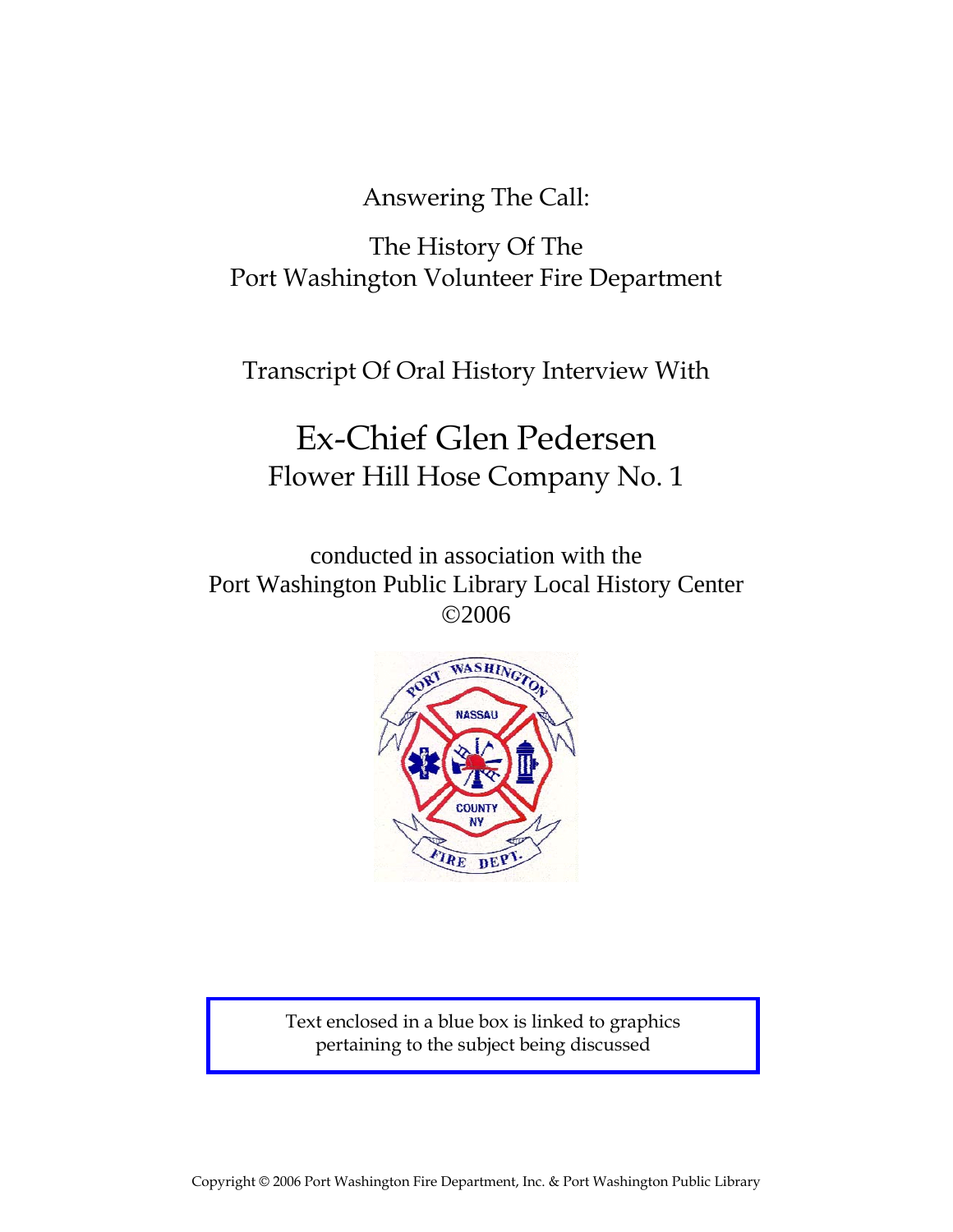Interview with Glen Pedersen by Sally Olds pk November 16, 2004

Q: Today is November 16th, 2004. This is an interview with Glen Pedersen. The interview is taking place at the Port Washington Public Library. My name is Sally Olds. Can you please say your name.

Glen Pedersen: Glen Pedersen.

- Q: And which fire company are you connected to?
- GP: Flower Hill Hose Company.
- Q: How old were you when you joined the Port Washington Fire Department?
- GP: Seventeen years old.
- Q: You were still in high school?
- GP: In high school, yes.
- Q: Were you in the Explorers Program?
- GP: No. My father and, previously, my uncles were members. They got me interested and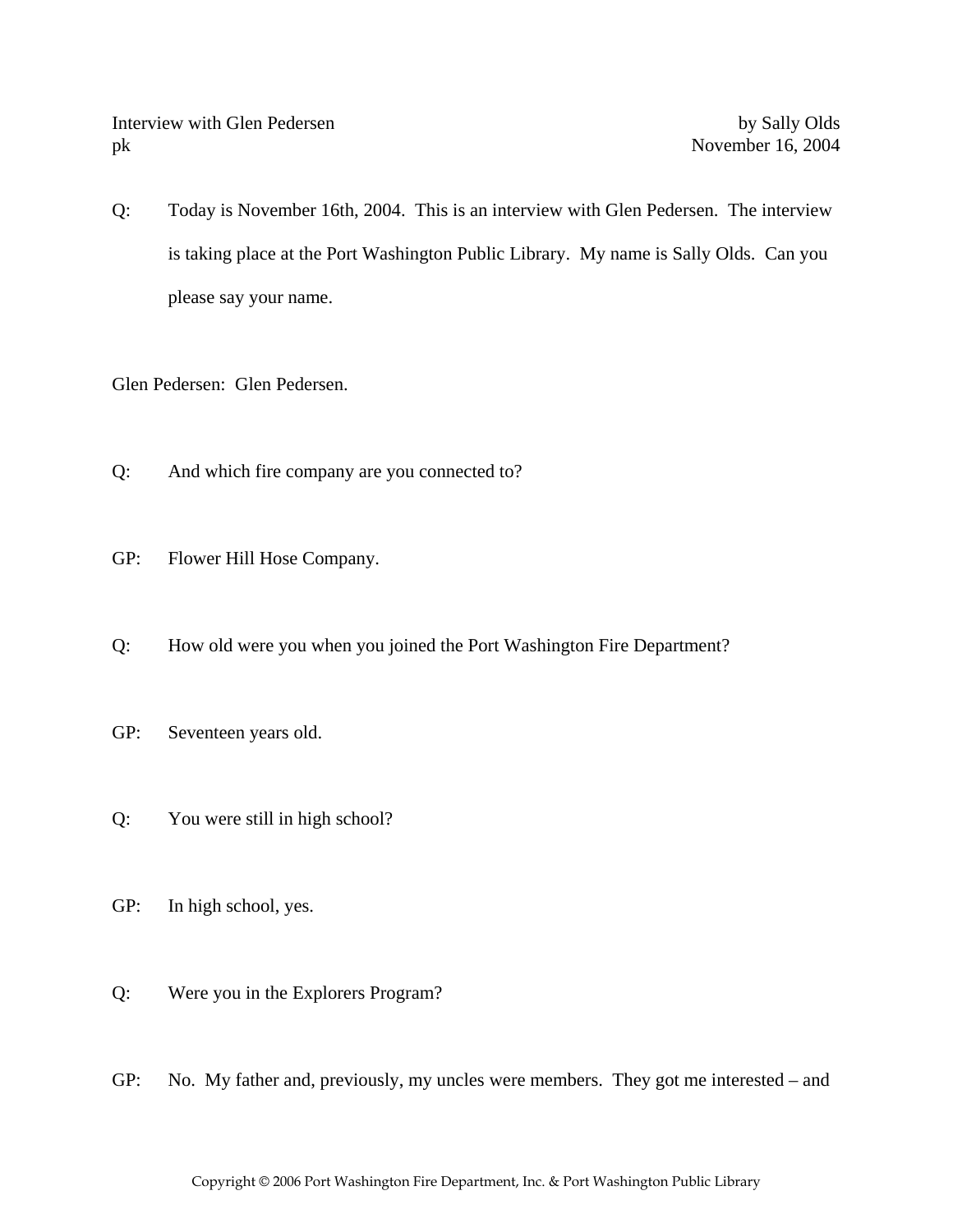I joined when I was seventeen.

- Q: And what had your father and your uncles told you about firefighting?
- GP: They didn't tell me anything other than I was always at the firehouse with them. So there was really nothing for them to tell me, other than just being there on Sundays and after church and stuff.
- Q: You were there from the time you were a little boy or ...
- GP: Yeah, a little boy. I would leave Sunday School and go to the firehouse and run around there with the trucks. Like I do right now with my nephew.
- Q: And so they didn't tell you any stories or--about, you know, what they did as firefighters?
- GP: No, not really. No. They just, like you kind of grew into it, being there all the time and you saw how things were and just, you know ...
- Q: When you joined, who was Flower Hill's Captain? Remember?
- GP: I believe it was Gary Kujan was the Captain when I joined.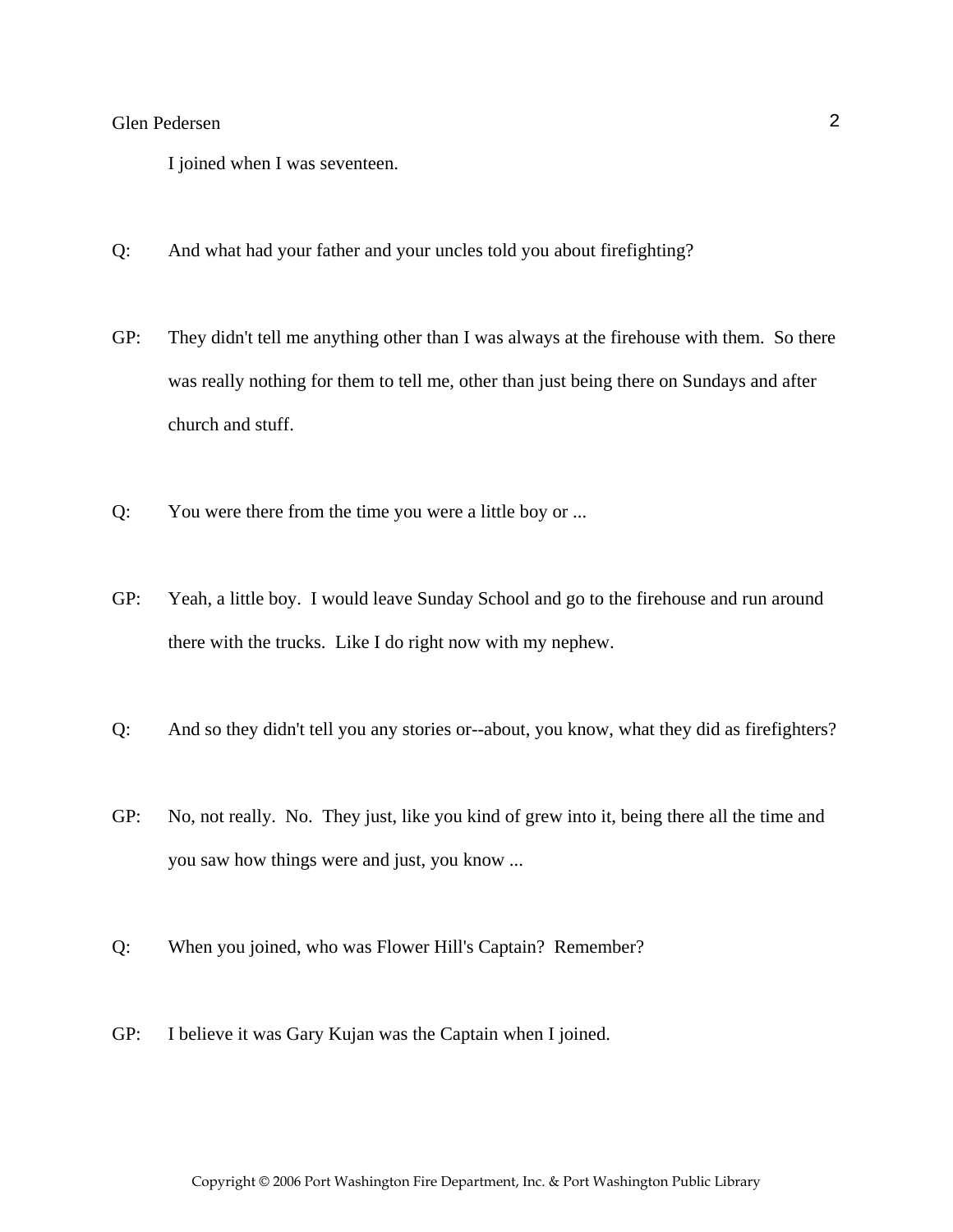- Q: And do you remember who the Chief of the Department was?
- GP: Chief of the Department was--it was Charlie Lang, Peter Zwerlein, and I think it was Johnny Salerno? I think Johnny Salerno, yes. It was those three guys.
- Q: And ...
- GP: Who the actual Chief was, I don't remember.
- Q: What do you remember about your first days in the Department?
- GP: My first days, I was a young kid in high school. I just was waiting for the radio to go off and run to the firehouse. I mean, the first--other than the major--first thing was just going to fires basically, and the only major thing in the beginning was that Bobby Dayton got killed in a fire, and that was--that was right in the beginning of my career.
- Q: Were you at that fire?
- GP: I was there, yes.
- Q: What were you doing there? What was your role?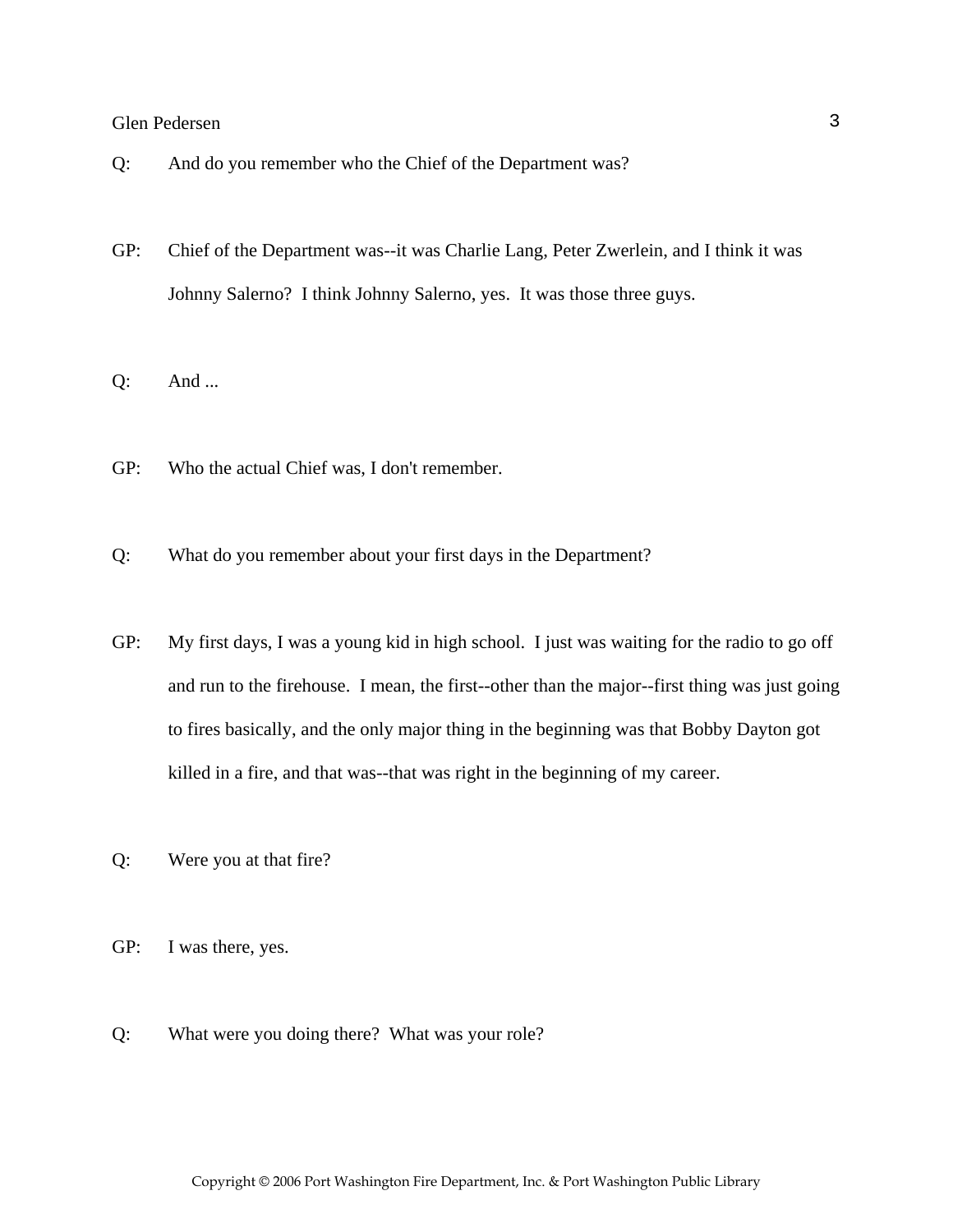- GP: There was no certain way, you just--there's really no roles. I mean, you know, there were certain--I was new, so I wasn't like one of the original guys that got there, but I got there later on. It was just--it was--my role was doing everything to try and help with, you know ...
- Q: So, did you have a specific job in the company, a special skill?
- GP: Well, when I joined, I went in--maybe about two years into it, I became an Engineer in the company. I was Assistant Engineer.
- Q: And what did you do as an Engineer?
- GP: You're in charge of the vehicles. Like Assistant Engineer, you would--there's--you have an Engineer, then you have three assistants. And you start your way at the bottom as an Assistant Engineer, and you just work your way up to the top. And you work your way up to being Chief, like I am now. You were basically in charge of running the work nights -- every Thursday guys get together, and they work on the trucks. You run the work night with the other engineers and make sure the equipment's up to date. You'll get assigned one truck, and one of the trucks will be yours and you've got to make sure everything on there works and, if not, you have to tell the Engineer who would arrange to get it fixed.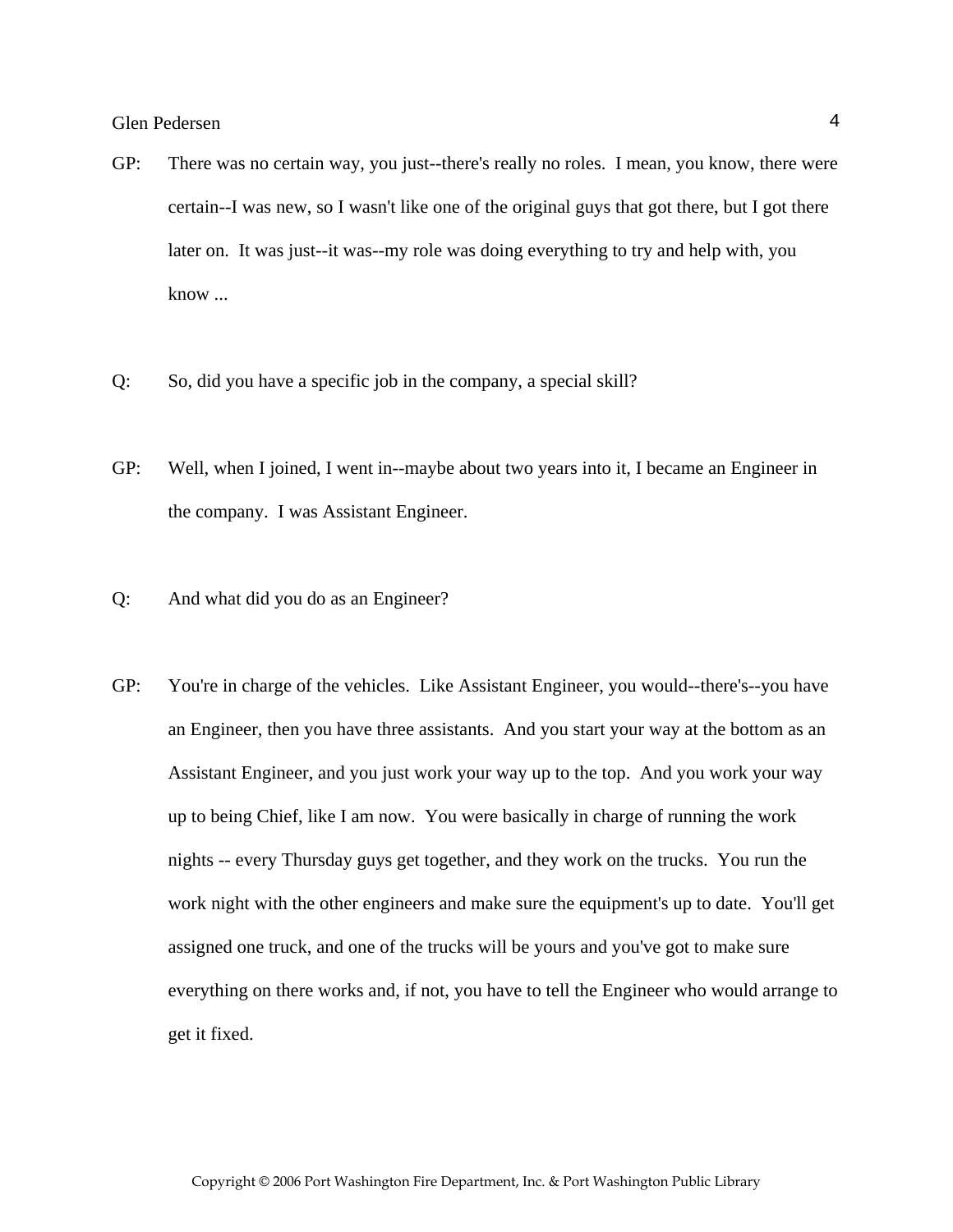Q: Well, now you have some paid people keeping the trucks ...

GP: Right, right.

Q: ... maintained. Right?

- GP: Right, but Thursday nights are still a tradition. We keep tradition. We still do check the trucks. The new members come in, and they still check the trucks, because if you don't do that--and the paid guys always do it--if you don't have the tradition, the new guys won't know where the equipment is on the trucks. So, it's basically, they do it, too, you know, with the paid guys. They check certain things, like the main thing--air packs and radios--but then other guys, Thursday nights, the members come and they still check the trucks and go over them with the new guys, and they still wash them, and--but it's tradition. Keep up some of the tradition.
- Q: Well, how does it work with the paid--the paid maintenance guys? I mean, do they work a full work week or ...

GP: Yes.

 $Q:$  ... do they ...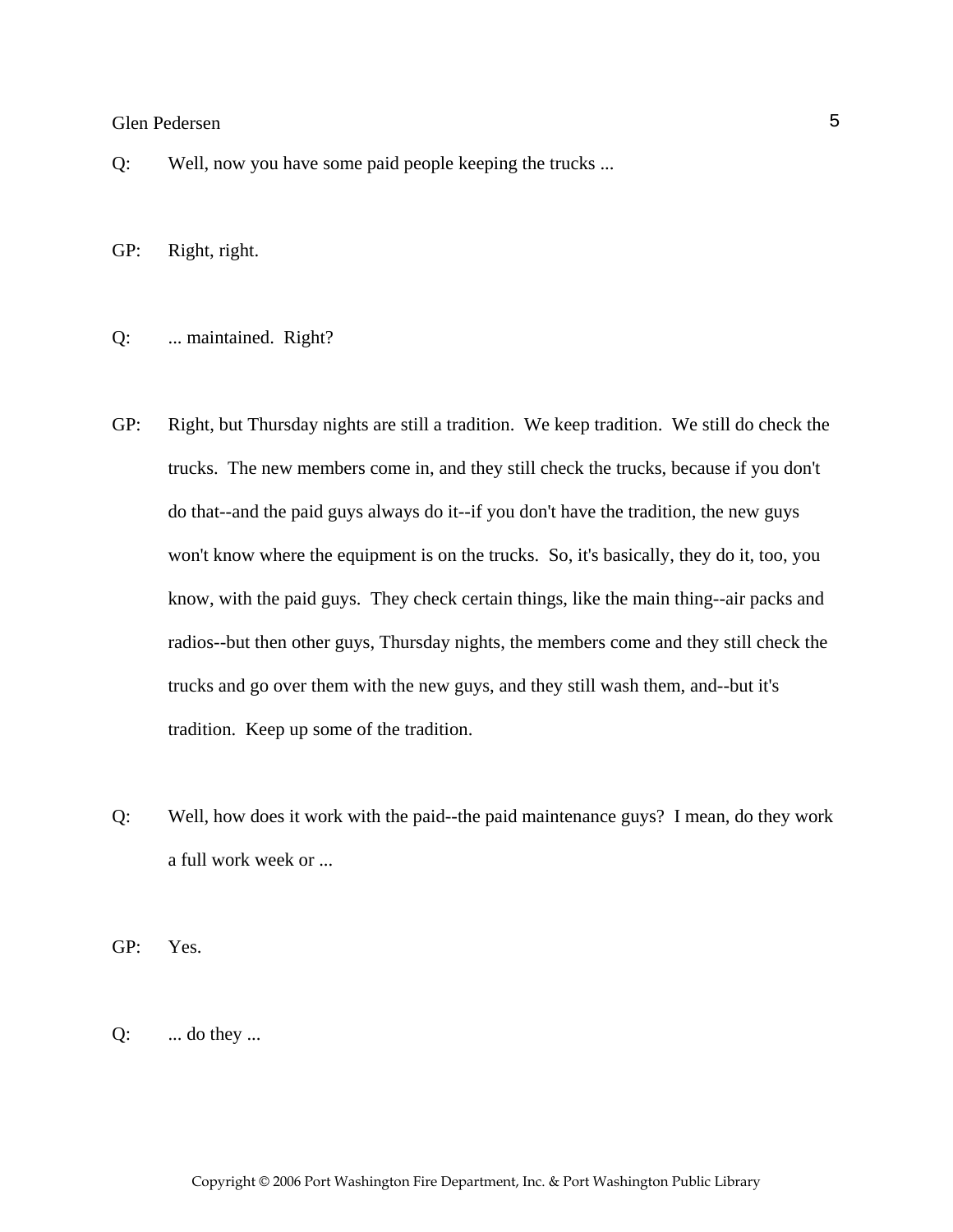- GP: They're working Monday through Friday. They--one guy'll start at six o'clock, and then the other two guys start at eight o'clock. And they check all the equipment--the radios, the air packs, the, you know really main, important stuff on the trucks. And they're checking all the firehouses, and if certain things have to be done, like an engineer needs something done to a truck, they--and it's hard to get two guys that have other jobs and lives, to do--these guys will get it done. They'll move trucks around and stuff like that -- They do what they have to do.
- Q: You said they start six o'clock or eight o'clock, in the morning?
- GP: Right, right.
- Q: Yeah. Are they also firefighters? Are they also volunteers?
- GP: Yes, yes. Yep. One of the gentleman's from Manhasset, another one's from Great Neck, and another one--the supervisor out of the three guys--was an Oyster Bay fireman, but he has since joined our Department. When he got hired, he wasn't a member here, but then he just came and wanted to join.
- Q: Does he still live in Oyster Bay?
- GP: No, he lives in Port Washington. He moved to Port.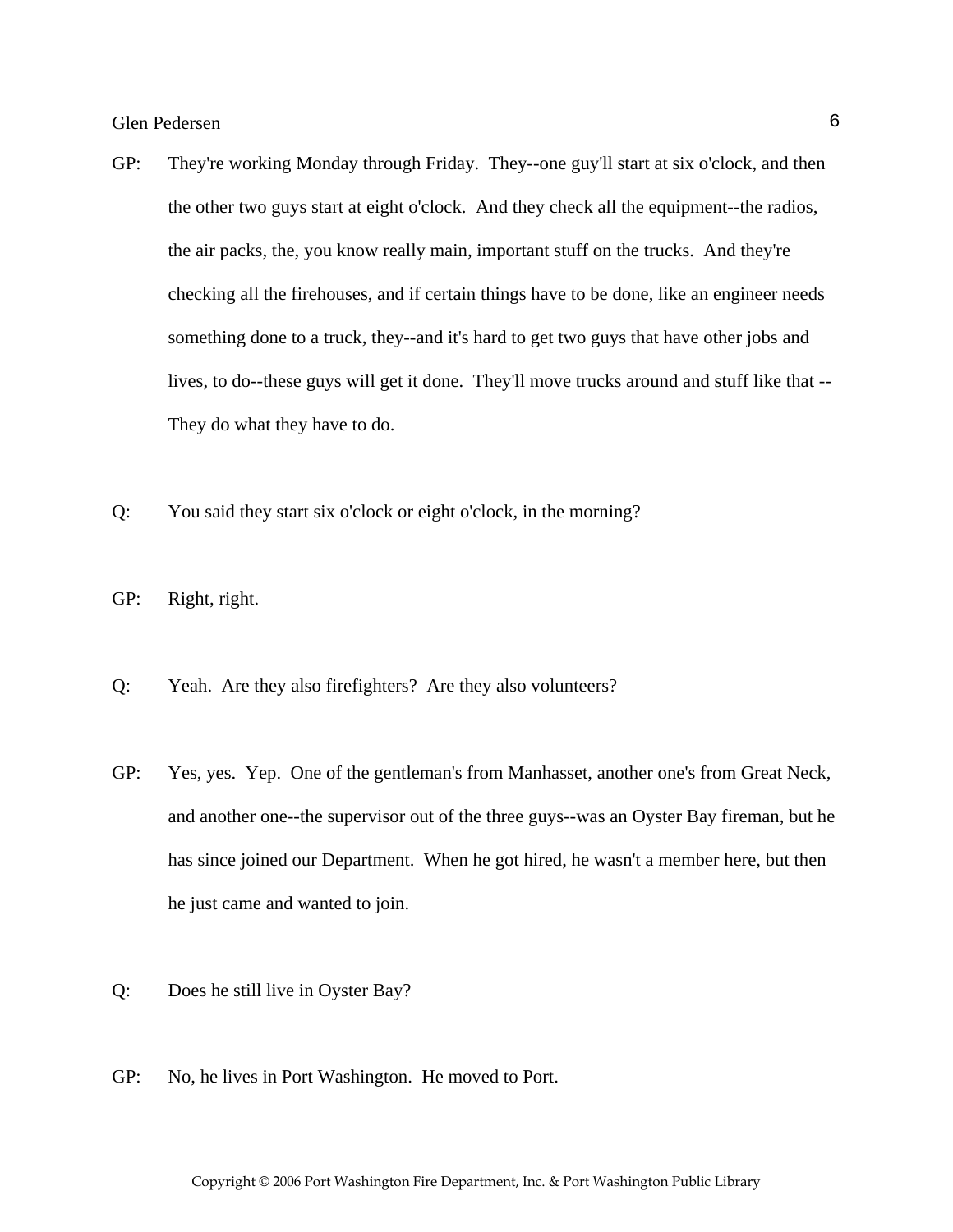- Q: And did you have a role in the hiring of these people?
- GP: Yes, I did. I was a Captain at the time when this all came about, hiring people, and I was part of the group of people that made the decision and said we're going to hire these guys. And it was needed. We--as officers, we run the day-to-day operation, and it was to the point where we felt that we need paid guys, which, it's so busy here and, you know, people have a different lifestyle. It's not like it used to be where you used to get your father and you'd get two brothers to come in, and really their heart was into it. Now, you were getting members that joined that just think it's like a--I don't know -- like a club to hang out with type of thing. You don't have that family tradition that we had years ago, and we're starting to lose that very quickly, so ...
- Q: So that's why you need the paid ...
- GP: Yeah, it's easier on the--you know, as being Chief, it's just you try to-- you all have jobs. I'm a cop in the City, and I work very hard in there, and I try to have a family. It makes things easier on the Chiefs. They get things done, you know, you don't have to worry about something that years ago guys did everything. And it's just so much busier than what it was.
- Q: About how many calls do you get a day?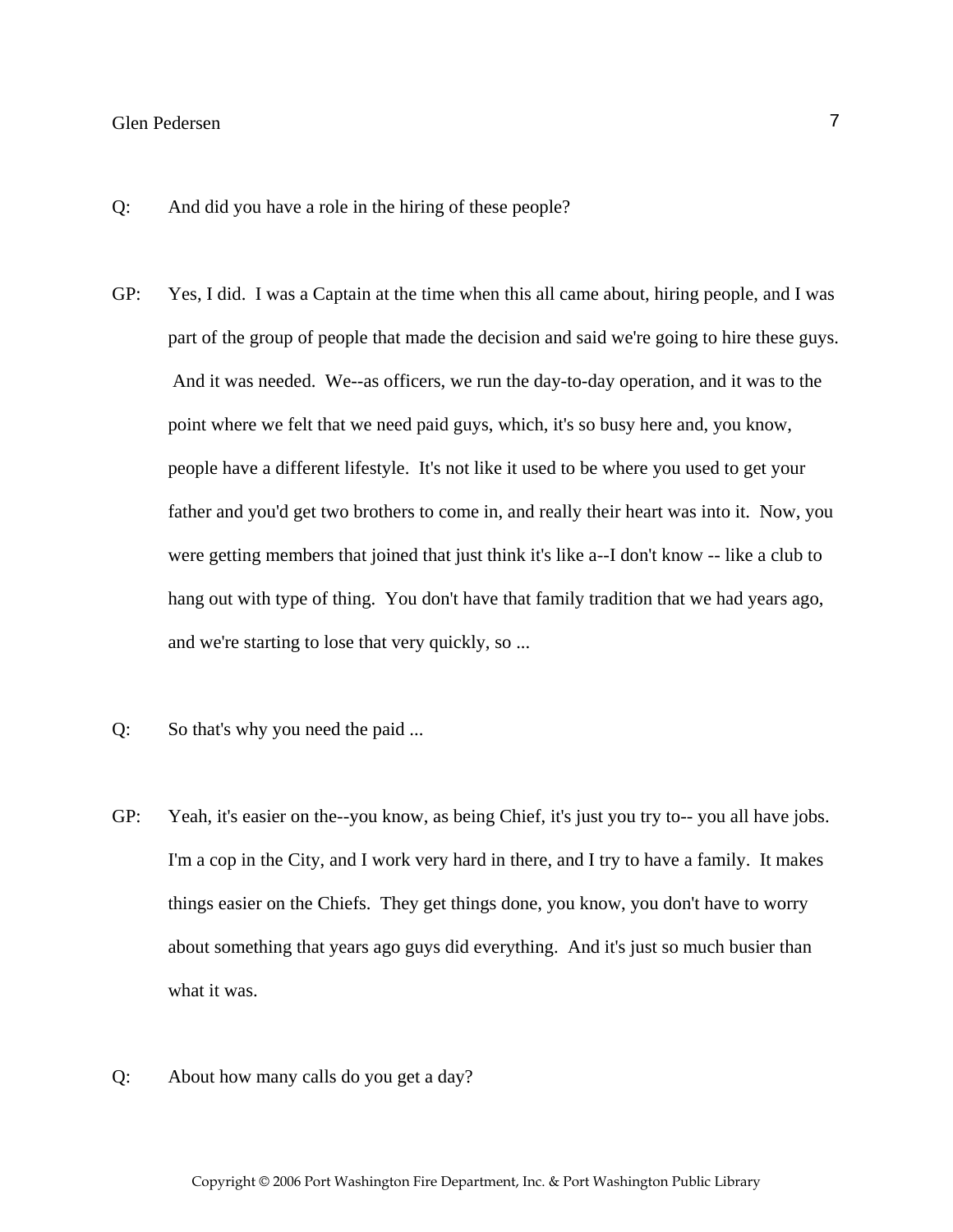- GP: We do about--fire calls--900 to a thousand a year. Probably, say eighty percent of it, is automatic fire alarms, to be honest with you. I think there's probably between EMS [Emergency Medical Services] and fires, 2,700, maybe 3,000 a year. Probably the busiest in Long Island in Port Washington. It's very busy.
- Q: How come it's so busy here? It's not that big a community.
- GP: As far as the fire alarms are concerned?
- Q: Uh huh.
- GP: I just think it's very wealthy in this area, and everybody puts a house and everyone has fire alarms, and that's the majority of what we go to. And people just -- they don't pay attention with their fire alarms and if they burn food or construction workers come and they don't cover it up, and a lot of it is just false calls for no reason.
- Q: So how many actual fires would you say you get?
- GP: I don't know. I think maybe we had, last year--I don't know one hundred percent with numbers, but I know off the top of my head we had five or six of them, I think, last year.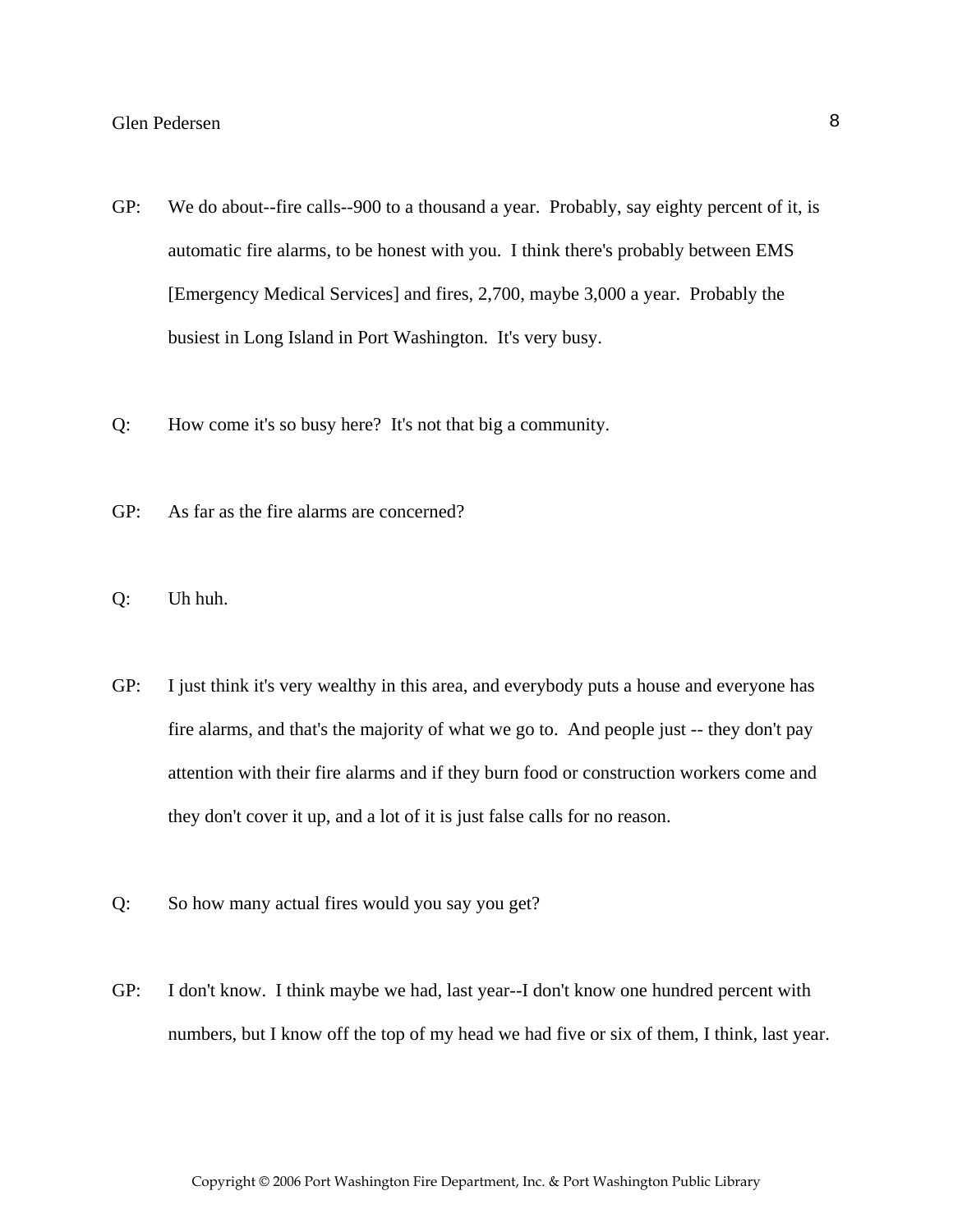- Q: Just five or six in the whole year?
- GP: Actual real, real fires, yeah. But, yeah, and a lot of it was little, nothing really, other than maybe dumpster fires and stuff like that. But talking fires and talking real big, you know, house fires and stuff like that.
- Q: Do you remember the first fire you fought?
- GP: First fire, no, I don't remember the first fire. I'm not good with memory, I'm telling you. I'm probably the wrong guy to be doing this with you, but (laughs) ...
- Q: (Laughs)
- GP: ... I got picked, so I'll come and deal with it.
- Q: What do you remember about the training?
- GP: Training was good. You know, training was very good. The training's more intense now, and for a member to come and join now, it's a lot harder. There's a lot more schools that they're required to have. And back when I went, it was two schools and that was it and you were done. But, of course, you had to take other training to become an officer and the Chief, you had to have these other schools you take, but as far as just being a regular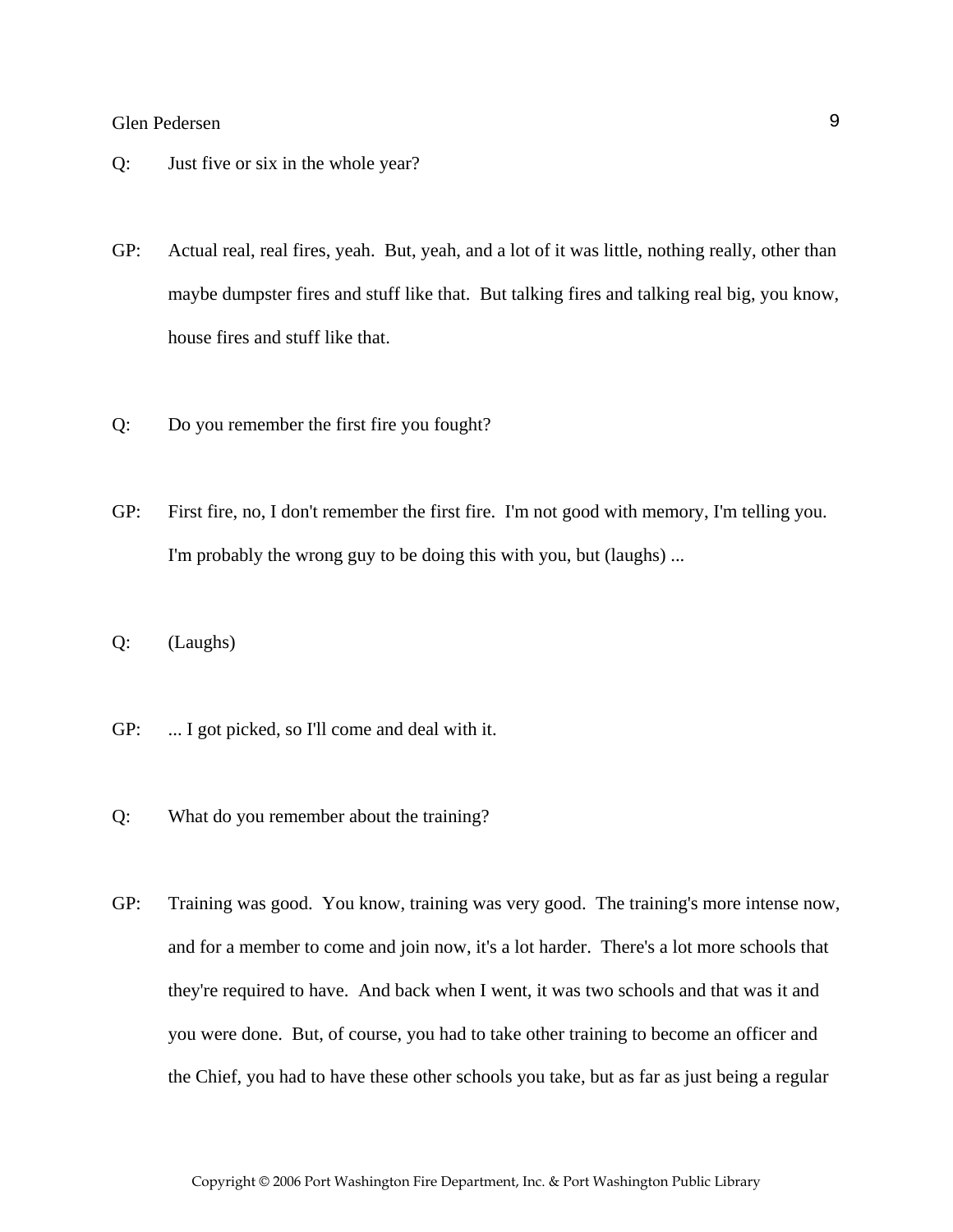member, the training now is a lot more a lot harder .These guys have to go ten weeks. Ten weeks in a row to a school, on Friday nights. We didn't have that back then.

Q: What kind of special training did you have to take to be an officer?

GP: There's officers' training. You've got to have an officers' training course, which, you have a hazardous material course. You've got to be able to drive the equipment, pump equipment. And there's an arson investigation course you have to take to be the Chief, you know, to be up to a Chief. And I was just always in--all through my--I've never left town. I always lived here my life, and the Fire Department was my life, up until before I got married--met my wife and got married--I mean, I worked in the Sewer District, and being with the Sewer District, you could leave, go to fires. Peter Zwerlein was my boss, and Donny Kurz was one of the Commissioners there. And we would just--you would leave. It was like almost being like a paid fireman, because as soon as the fire whistle went, we went and jumped in the truck and we went to fires. And it was--it was good. Everything was the Fire Department. And it still is, everything is the Fire Department. On my days off now, my wife's--my new baby and my nephews, and I--there's things you've got to do, you know.

#### Q: Where are you working now?

GP: New York City Police Department. I work in the Bronx. I'm in the Emergency Service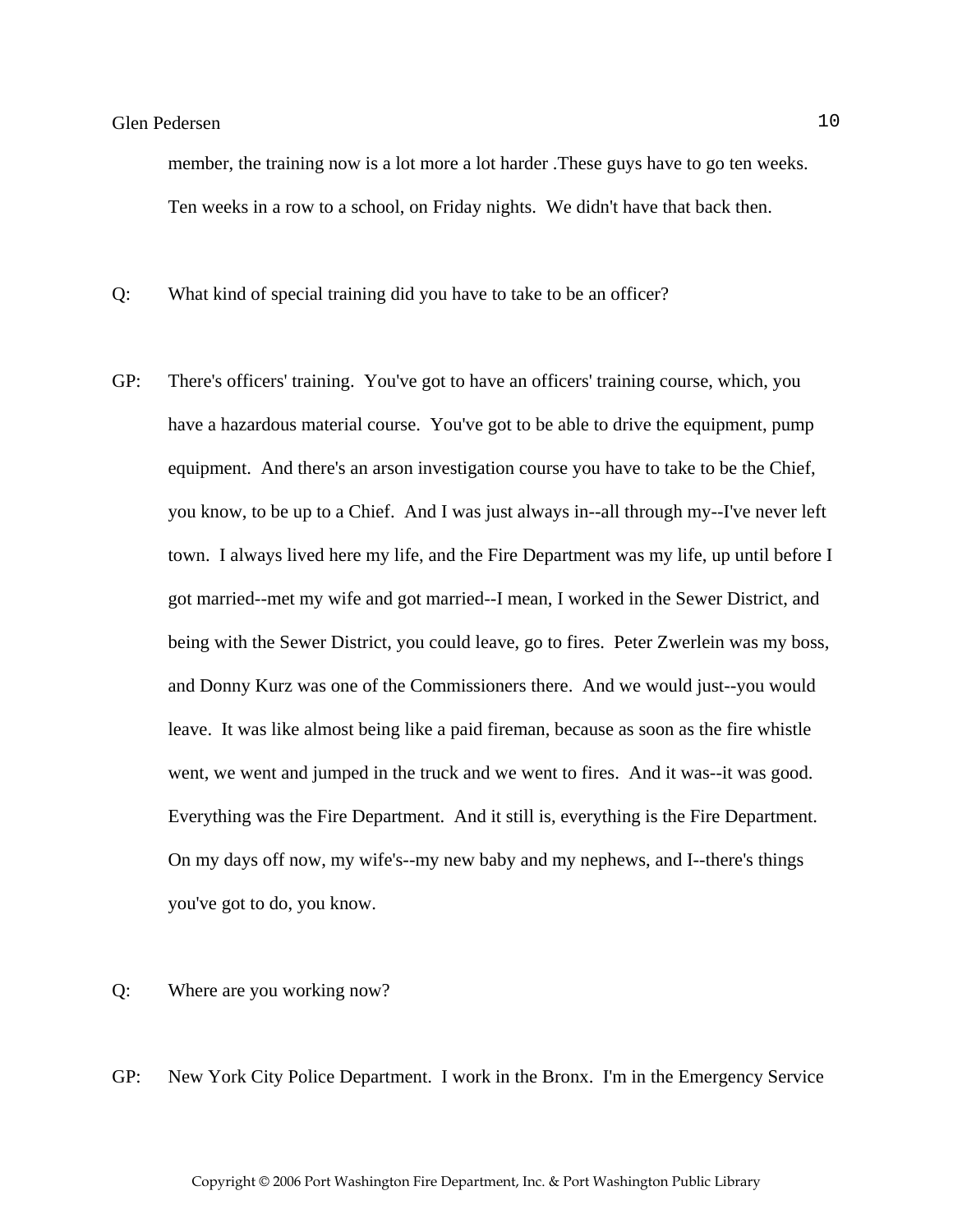Unit. It's like a SWAT team, like that. I do that, too.

- Q: So how does that work with your being a volunteer firefighter?
- GP: As far as what?
- Q: Well, as far as if there's a call or something?
- GP: If there's a call, I'm at work, I don't know.
- Q: Yeah.
- GP: I just-- I leave for eight and a half hours, and when I come back, I come back. And that's the way everyone else's job is, unless they work in town in either the Sewer District or the Water District; they let the guys go. But, you know, if I'm in the City, if something goes on, I don't come back. Obviously, if something really bad happens, then the guys call me. But I won't know what's going on.
- Q: Has that ever happened?
- GP: That I have to come back?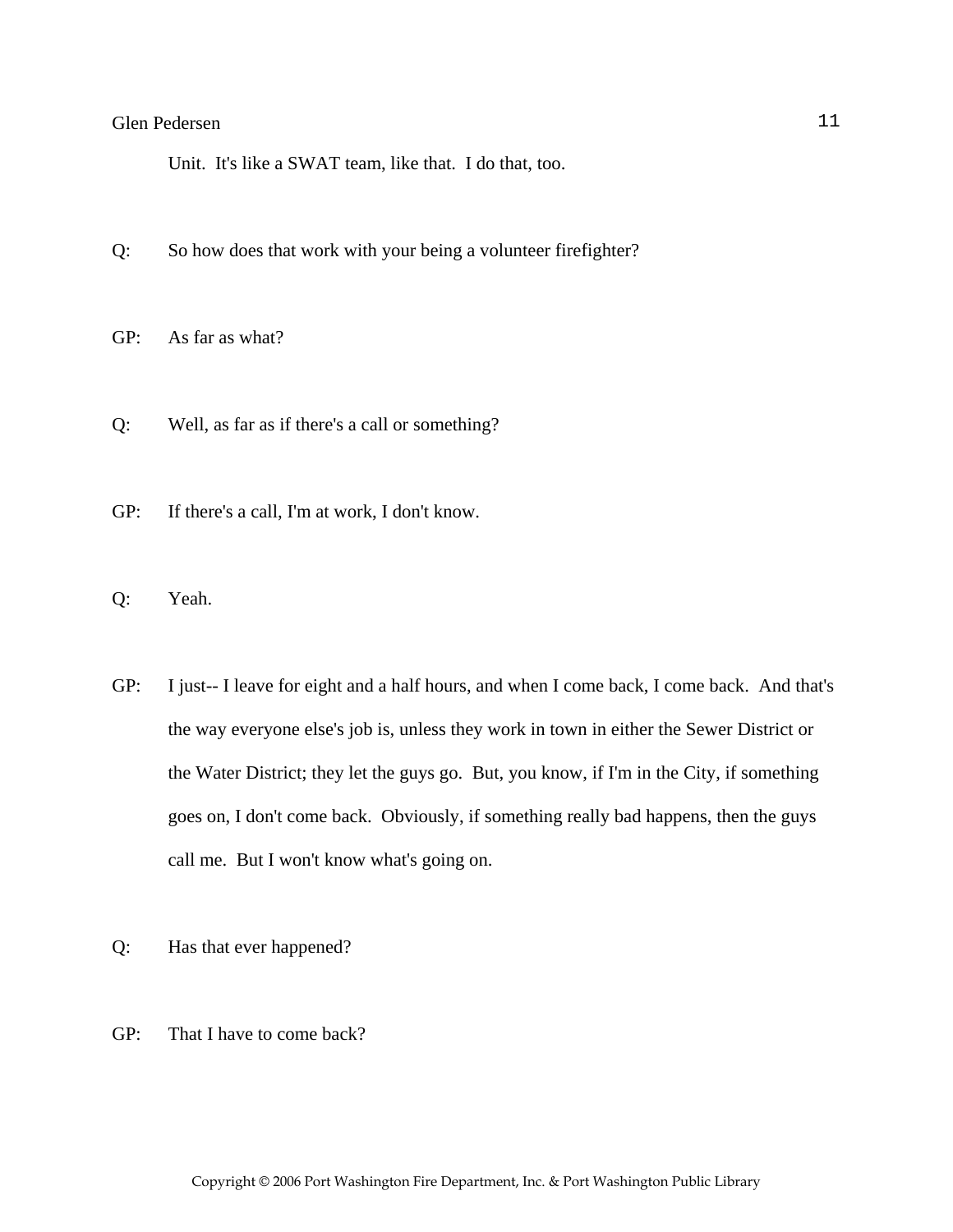Q: Yeah.

GP: No.

- Q: Where guys have called you?
- GP: No, not yet. Hopefully it never does. But--and being the Chief, you may get a call if something happens, and then you have to try and get back, if you can. But ...
- Q: So what kind of time commitment are you talking about, by being Chief? What do you think that's going to involve?
- GP: Well, I've been Chief now for four years--three and a half years--and it's just to commit time, it's just--I don't even know how to put how many hours. It's just--you got to be always--whenever I'm in town, you've got to go. And it's just, you have a car, you have to go to the fires. I mean, if you want your members to go, the Chief's got to go, you know. And it just ...
- Q: Well, you're Chief now?
- GP: Yes.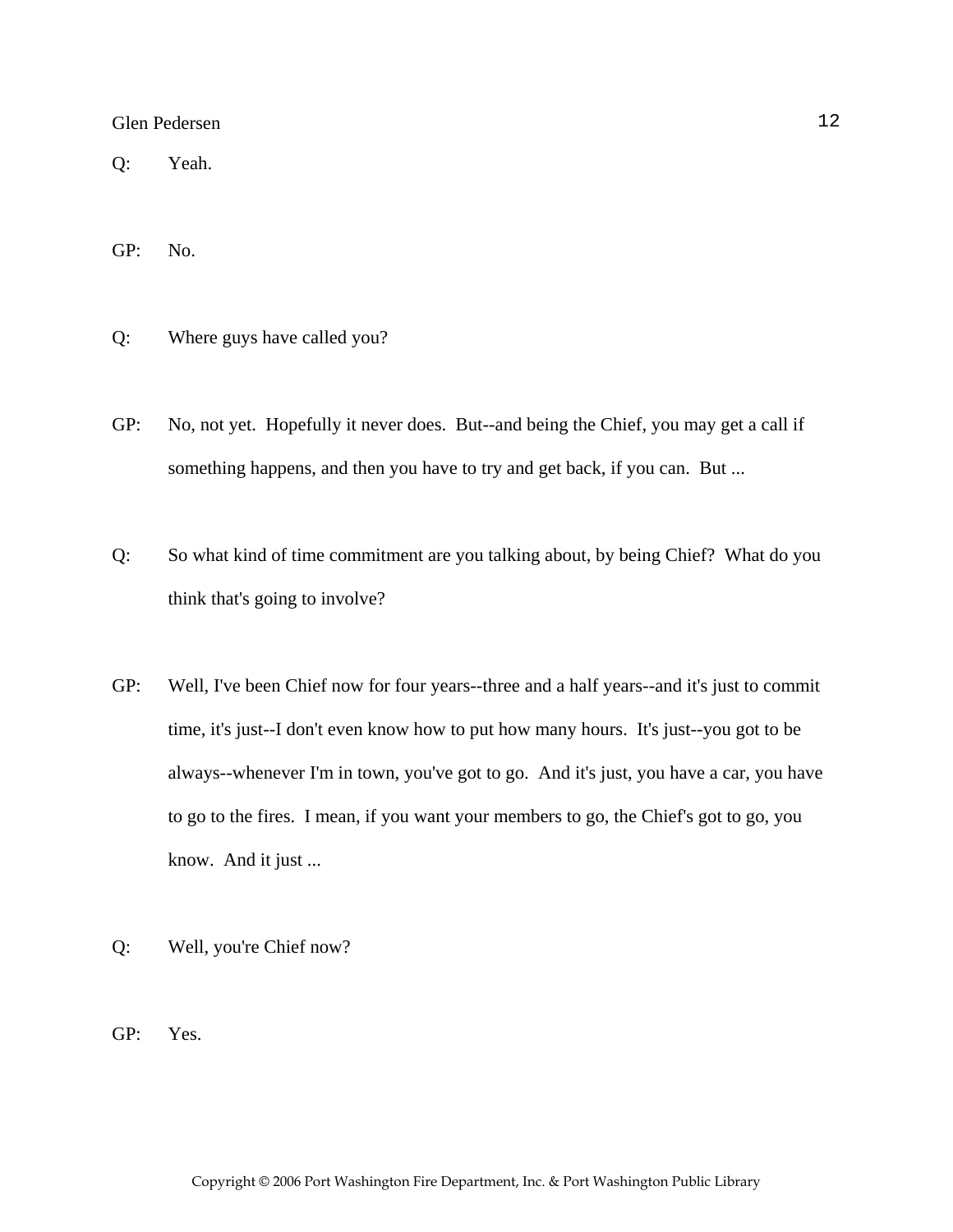- Q: I thought Chris Bollerman was ...
- GP: Well, there's three Chiefs.
- Q: Oh, yes.
- GP: There's a Second Assistant, First Assistant, and then there's Chris Bollerman who's the Chief of the Department. And Chris goes out in March and I go in, and I'm ...
- Q: So you're First Assistant Chief now.
- GP: Right.
- Q: Yeah.
- GP: And in March I become Chief, and Chris becomes an ex-Chief. And then you get a new guy who comes from Atlantic's. The three--the Chief's are from each company.
- Q: And then do you rotate the responsibilities, like if something comes up, they go to Chris first or ...
- GP: Yeah, they go to Chris, and if Chris wants to delegate me to do it or Johnny Walters who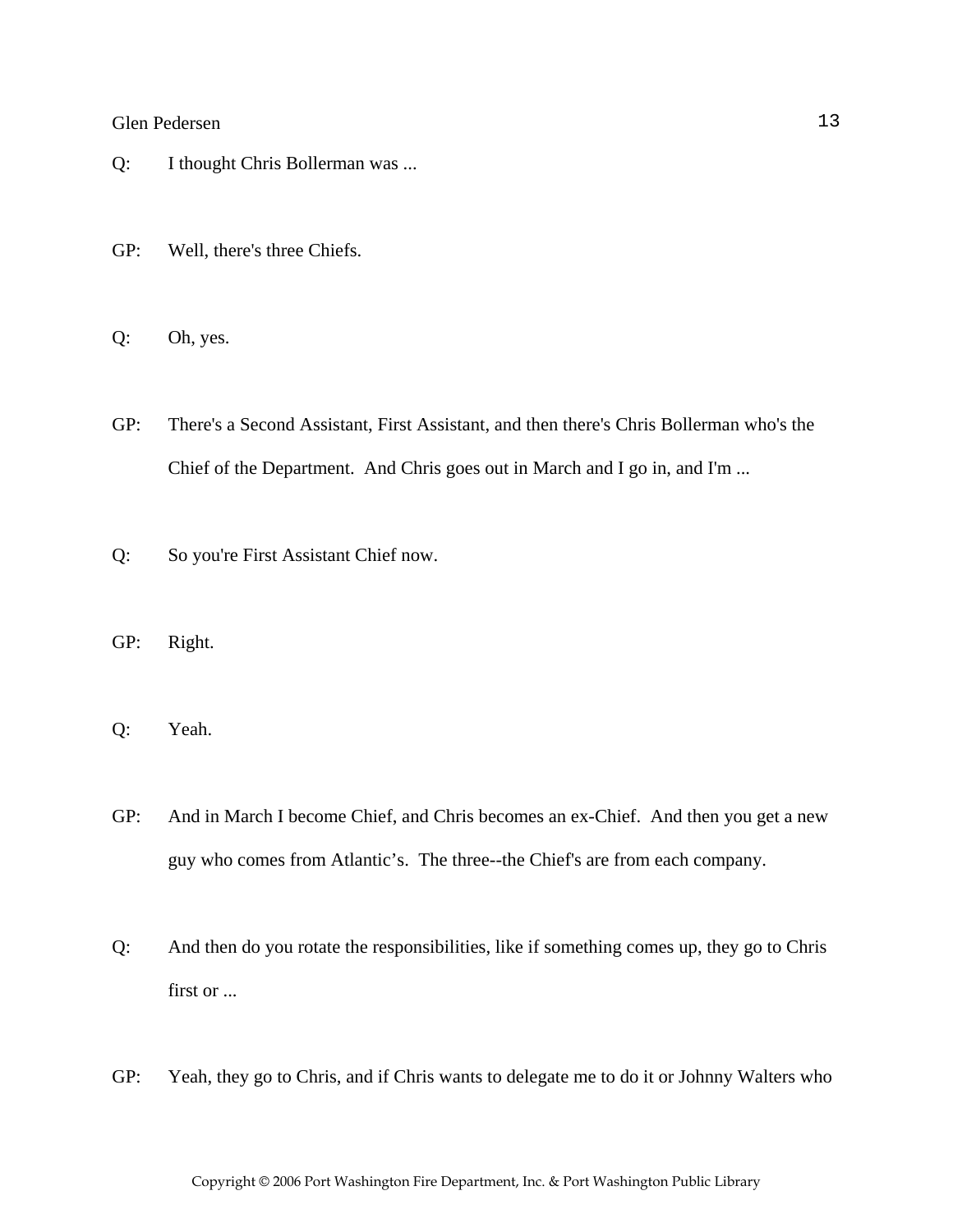is the Chief under me, you know, everything goes through the Chief. And if he wants to delegate other guys to do it, then he'll ask the other guys to do it.

- Q: Well, what would you say is the biggest challenge of being Chief?
- GP: Biggest challenges. I--well, right now, it's probably, I'm going to say, the EMS part of it. I mean, EMS is just overwhelming. The call volume that the EMS gets, and we have to work--we're volunteer, and we don't have any paid people. It's just pretty overwhelming, you know, the membership down there --and the fire calls also. I've got to say both of them, it's just--but the majority, I would say eighty-five percent of the time, we get a call, it's for nothing--absolutely nothing. And unfortunately, when the fire alarm goes off in your house, we have to go. We can't just, "No, we're not going." You pay for the fire alarms, and it could be that one time could be the time where there's a fire, and we have to go, and it's--but it's ...
- Q: So, would you say the hardest thing is getting enough people to respond or ...
- GP: We always get enough to respond. But, I mean, we just, to be honest with you, I don't know--I don't know what's--I don't--we get enough people to respond, but I think the membership is just dwindling. You know, we're losing people. The membership in each company has gotten down, and we don't have the people that want to come up anymore and join. And people can't live in this town-- to be honest with you, that's a big problem.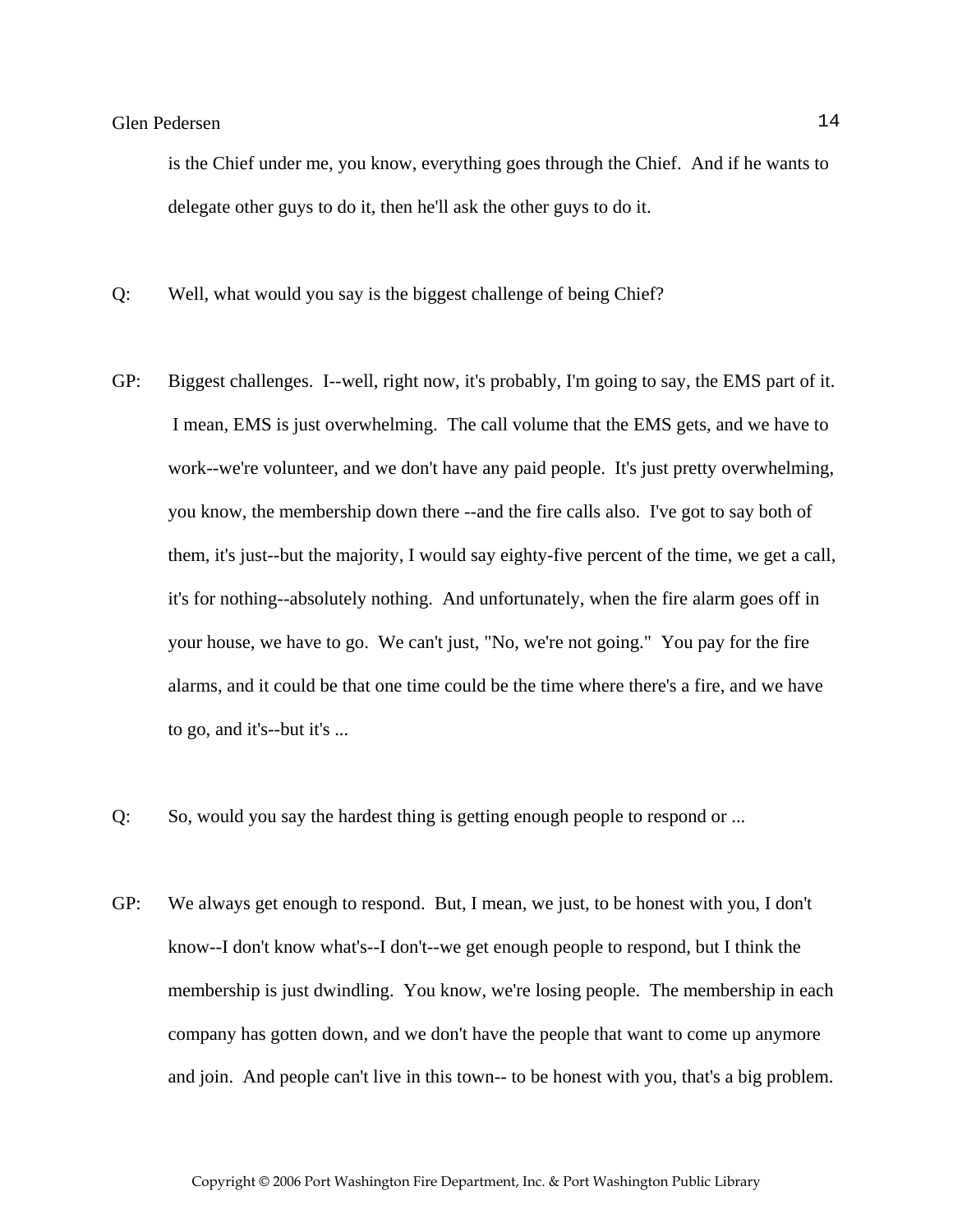I got lucky and bought my house ten years ago, and I paid two hundred thousand dollars for my house, and I can get five, six hundred thousand for it. But where can I go, you know. So, you really can't buy anything else.

- Q: So what do you think the future of the Port Washington Fire Department is going to be?
- GP: The future? I--I don't--I, honestly, I don't know what the future's going to be. And I really--I don't even want to venture to say--I don't want to--I don't want it to go paid. I don't know if I have any control on that. But if I can stop it, you know, help it from going paid, I will. Whether it's going to be paid, I don't know (laughs).
- Q: What do you do to recruit new volunteers?
- GP: We try to put ads in the papers, and we've got our recruitment drives, and we have fund drive mails that we put applications in. But we don't get--people don't want to come. People don't want to do it. Who knows? It could change. It could change, if you get a whole influx of people that want to do it. And that's what we're hoping for. You know, I don't want to see it die.
- Q: I understand you've done a lot in terms of the daytime response program.
- GP: Right.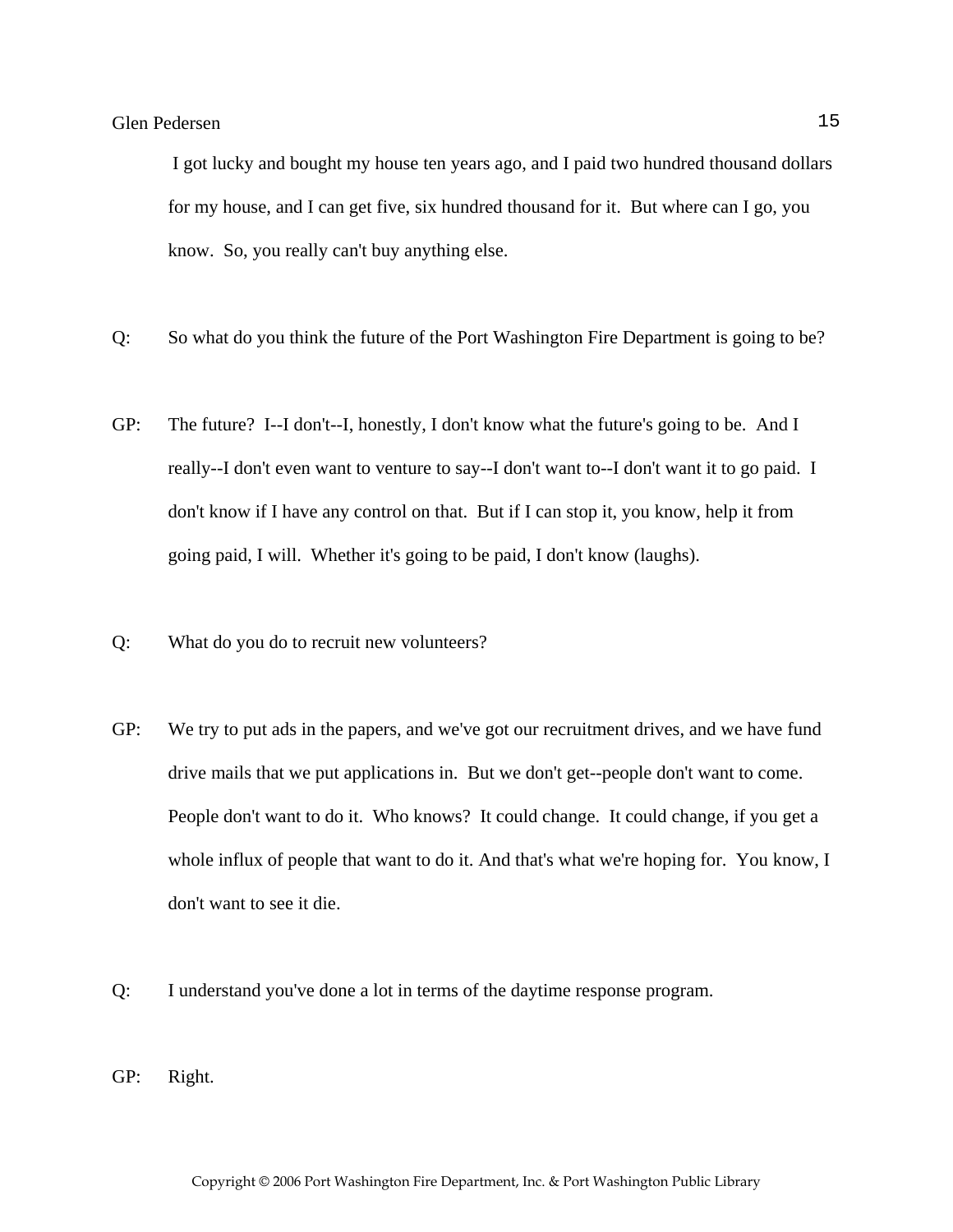#### Q: Can you tell me about that?

GP: We had three line companies--Protection, Flower Hill, and Atlantic's. And Protection and Flower Hill have not only their main houses, which are right here--they have one on Channel Drive and one on Avenue A. Used to be, when the fire whistle goes off, people just ran. Whatever the closest firehouse they lived, they would go to. But what happened was we were getting, during the daytime, guys were going to different firehouses, you'd have one guy here and one guy at the other firehouse, and you didn't have enough guys to man one fire truck to go, but you had three or four trucks with two guys here, two guys there. So, I was Captain at the time. We got together with the Chiefs, and we came up with a plan. And we instituted this daytime response from like six in the morning to five o'clock at night, everybody responds to Atlantic's. All the companies have a truck in there, and we rotate the truck--who's going to go first to keep the members happy from each company--and guys put their gear there, so I mean everyone goes to that one firehouse and they get two fire trucks on the road. Instead of getting four or five with a couple of guys on them, you get two fire trucks with good--you know, a lot of people on it. And that was all--we took a lot of heat on that. A lot of the old members didn't want that, and they didn't want the firehouses. There's still guys that don't like it. But we felt that's the right thing you've got to do for the Fire Department and for the members going to fires, that if they did go a fire, that they had enough, sufficient manpower to try and get the job done. And we just--we just went and did it,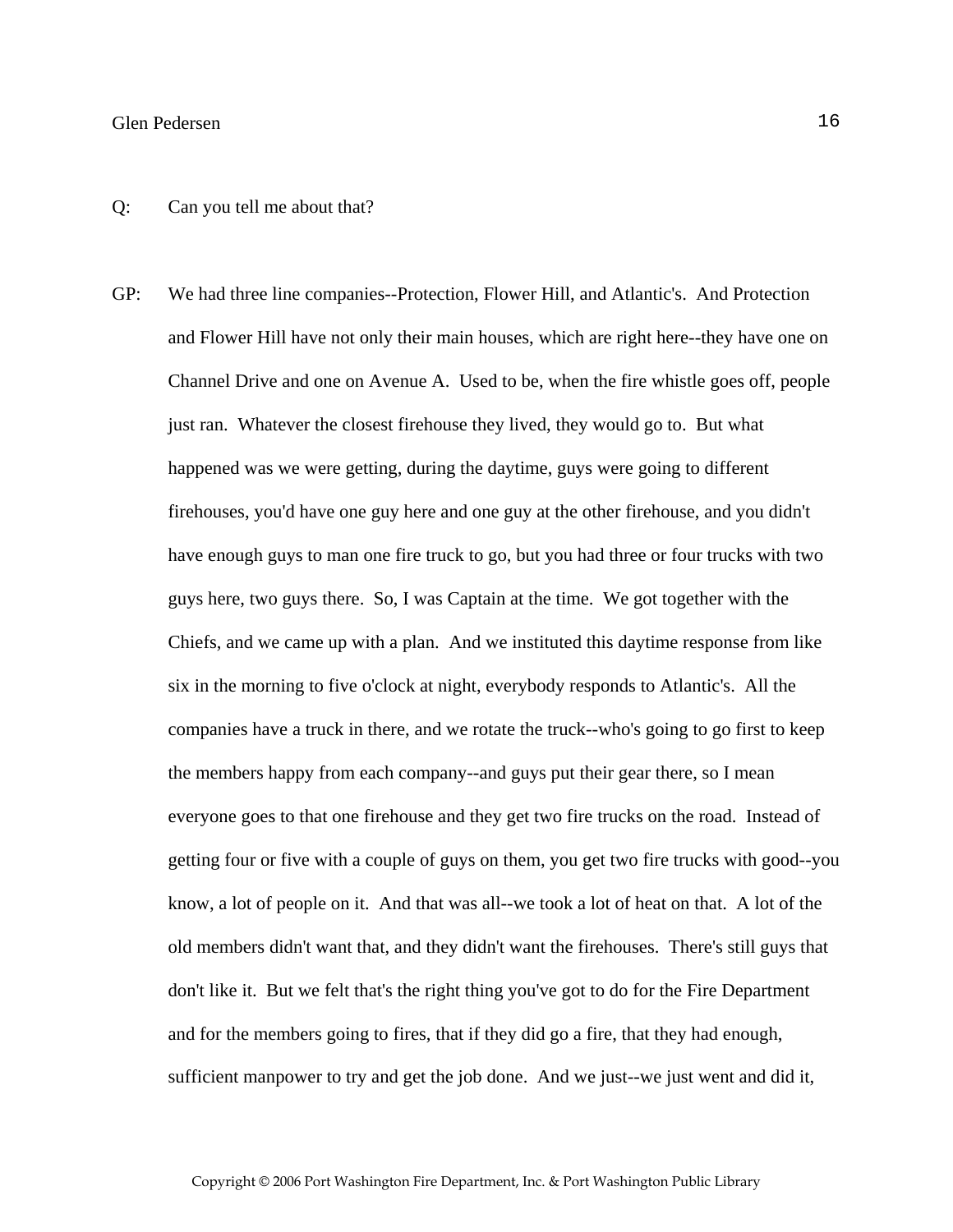and it was ...

- Q: And so what were the objections of the older members?
- GP: Oh, that they didn't want to close the firehouse, just plain and simple. But they--of course, they're the members that don't--that done their time, and they don't--you know, they're not the ones getting on the fire truck now and going there, but they're the ones that sit in the firehouse and like to criticize what the younger generation's doing. And, you know, they're stubborn people. That's just the way they are. And I'm sure when I'm in there at their age, I'll be the same way. But, you've just got to make decisions and do it, and just, you take some grief from it, but it's working.
- Q: But the other firehouses are still open if members want to go in there and ...
- GP: Oh, yeah.
- Q: ... sit around ...
- GP: They can still sit around, right. And if, say I'm at Flower Hill and--or one of the members of Flower Hill and they're watching TV and the fire goes off, they just--we have Suburbans. They get in the Suburban, they come down and get on the truck. And it works out fine. It works out good, and it just, you know, it's for the members. I mean,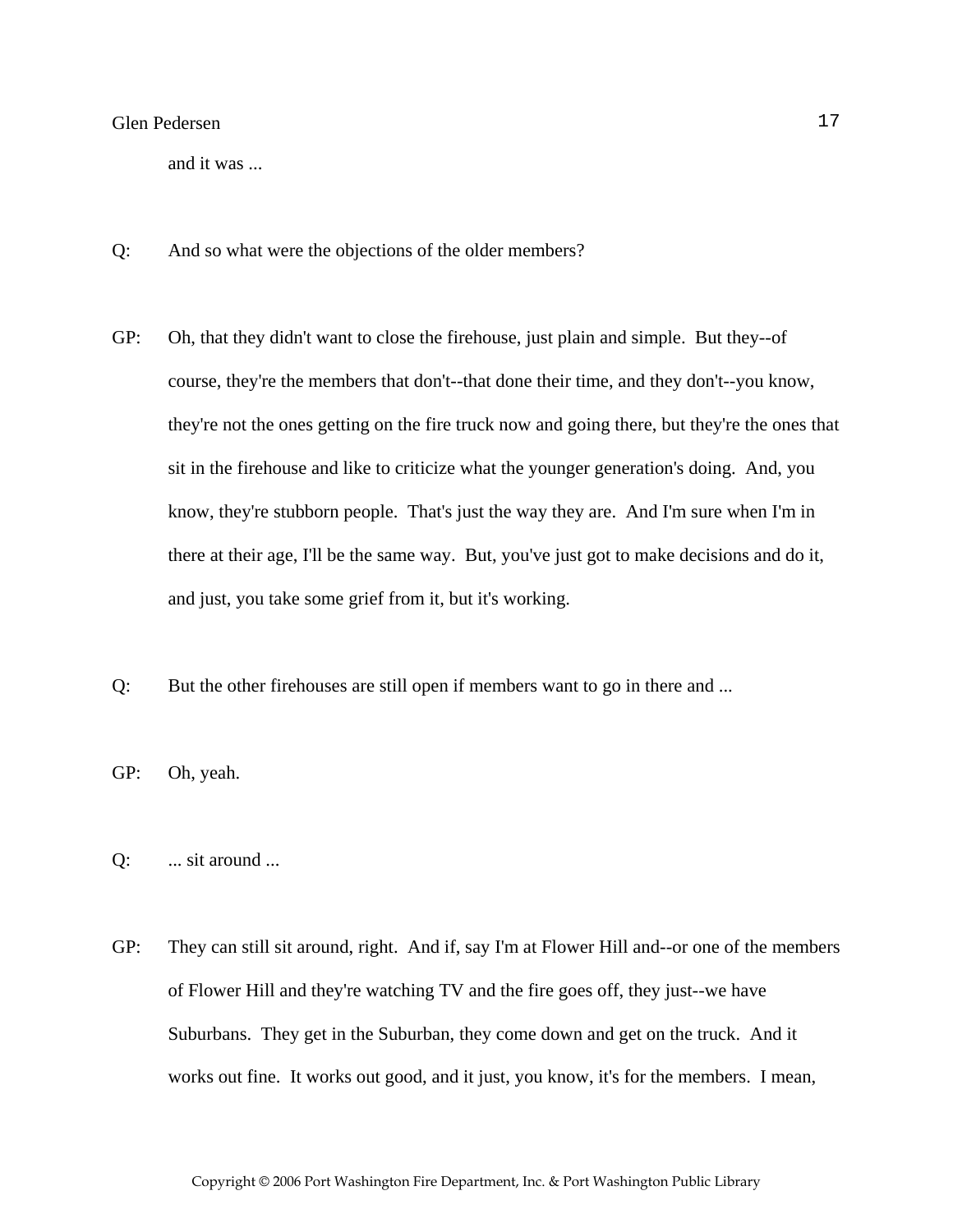it's for the safety and well-being for these people that are going to go to fight--if there's a fire, they're going to pull up with enough people on the truck. It's just ...

- Q: Have you seen a difference in response time since you've instituted this?
- GP: Very minimal, if that. Very minimal. Very minimal response time. We did studies before and after, and it was very minimal response time. I'd rather have a little more of a response time, but have the manpower to do the job, you know. Just ...
- Q: So what, so you mean, the response time it takes longer now?
- GP: No, it doesn't take longer at all to respond. It just doesn't take longer to respond. I don't know where this is going to go, and I don't want this ...
- Q: Okay.
- GP: I mean, this is stuff I don't want to be out there. Someone's going to say, "Oh, now ... "
- Q: Yeah.
- GP: You understand where I'm going with that?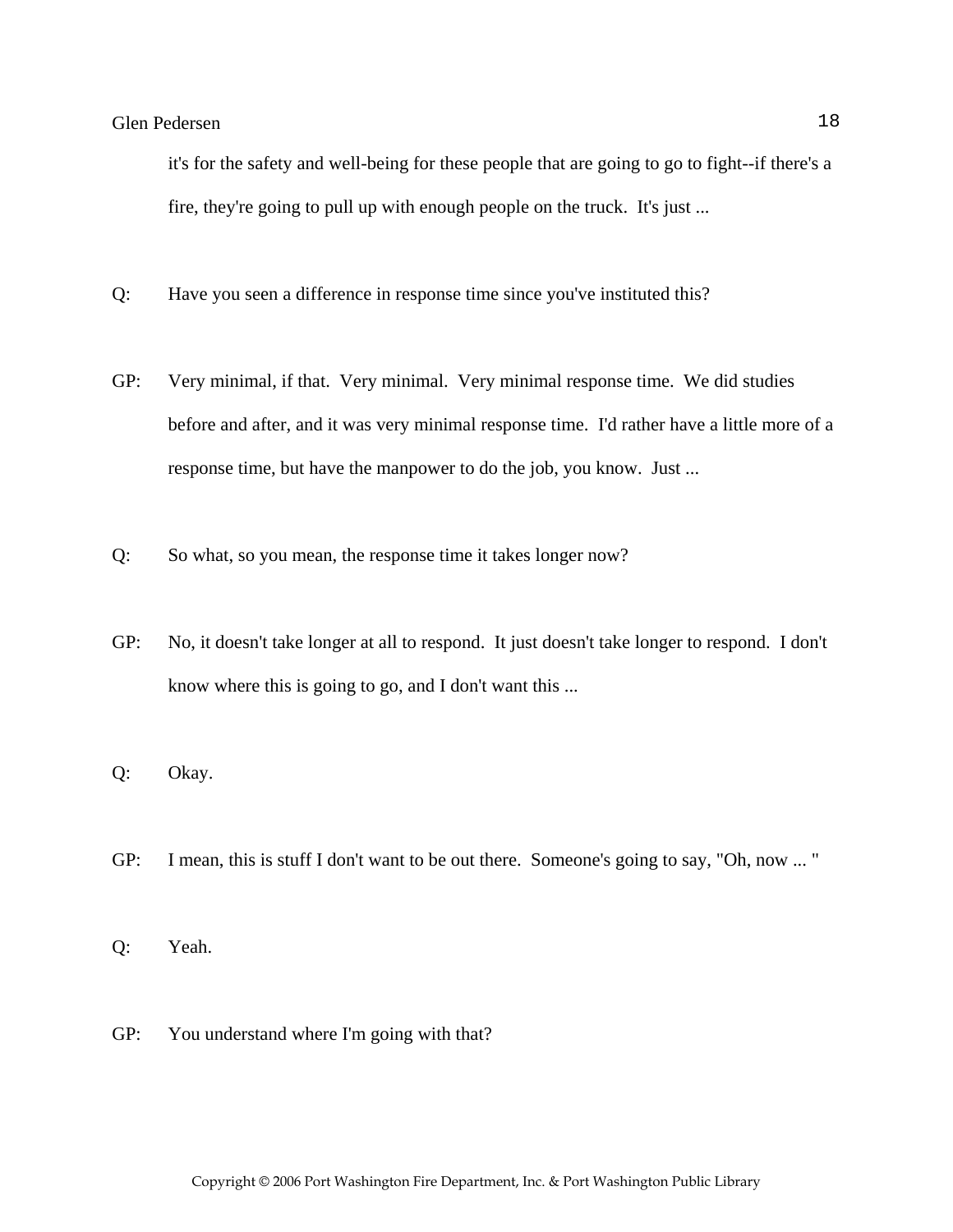- Q: Right, right. How would you say the responsibilities of the Chief have changed over the years?
- GP: Oh, as far as--I mean, the mail is--I remember Chiefs--I talk to guys--oh, past Chiefs that used to go up there on Thursday and open like three pieces of mail. We go up there, we get--we get like fifteen, thirty pieces of mail a day, and we have paid--we have two ladies that work up there and do a lot of our administrative work for us. But I mean, it's overwhelming, the response. Everybody wants--you get involved with it, like there'll be contractors that want to call and want you to make decisions on building houses, and they want--they want to go to the Fire Department to tell this person that we can't--you can't build a house--but we don't get involved with stuff like that, you know. And there's meetings. It's just every--it's very--a lot of responsibility. You talk to the old guys, they used to go to Thursday night and they'd just open a couple pieces of mail and just hang out with the guys. And then, it's every night of the week, you're doing something at the Fire Department. It's every night.
- Q: So you just--you go to the firehouse every day?
- GP: Yeah, I go to the office, and I work midnights, so on the way home from work, I go in the morning. Before I go to bed I'll stop in there and see what's going on, if anything's got to be done. And then I'll go home. But then, I'll go back there at night. And you've still got to go to the other firehouse. I like--myself personally--like to go to the firehouse. I like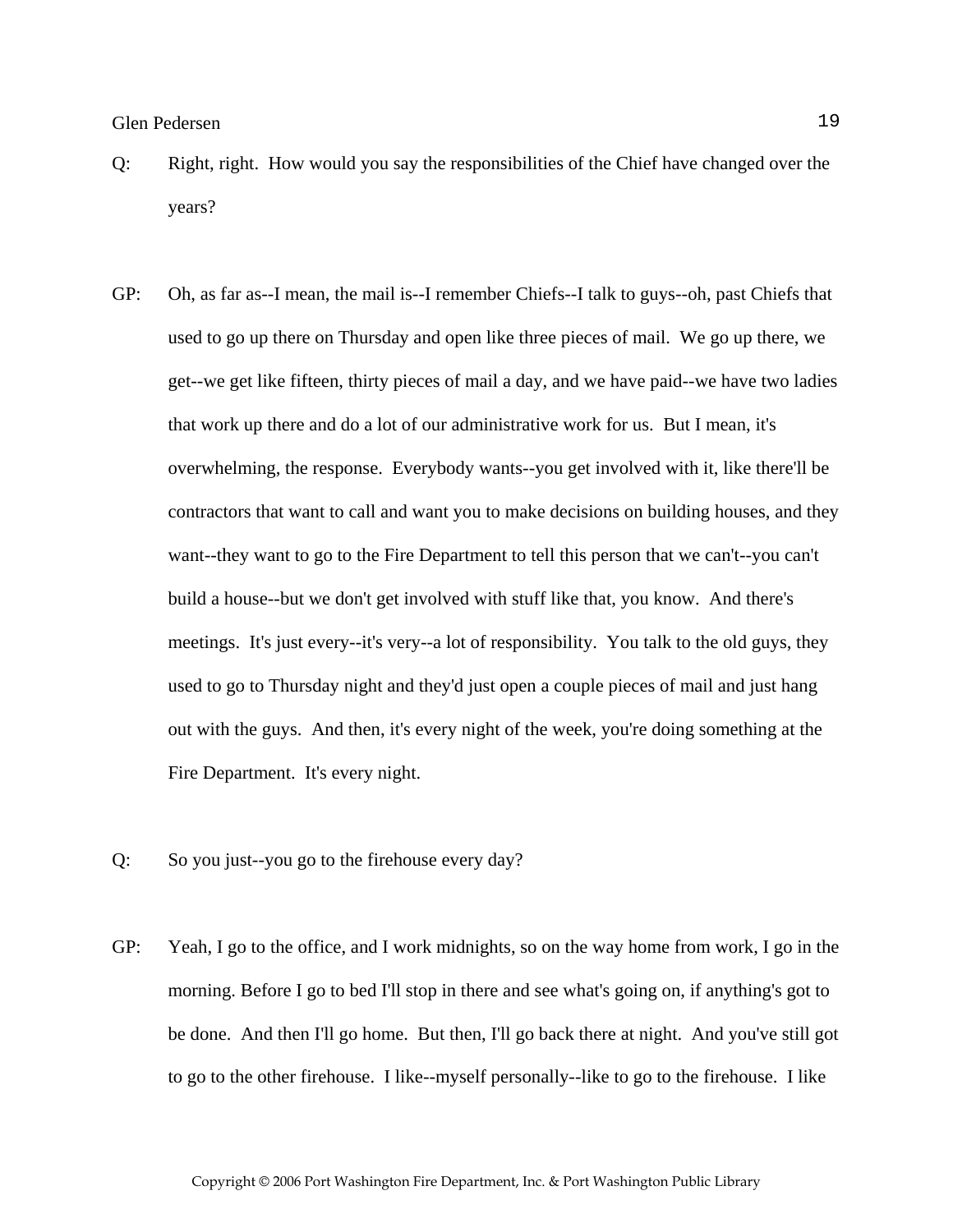to be with the guys and hang out with the guys, and I like doing that. Still like doing stuff. I still wash the truck. Just because you're Chief doesn't--as far as I'm concerned, I'll go wash--the guys will stop me from washing the truck, but I still do it. I like to do all that stuff. So ...

- Q: Do you talk about the Fire Department activities with your wife?
- GP: Yeah, she's got a lot to do with it. Of course. I always bring stuff home, and that's just the way I am, you know. Some guys say, oh, they never tell their wives, but I think that's a bunch of bull anyway. I think everybody's doing it. They've got to talk to their wives about it, you know. She supports me a hundred percent with the Fire Department. She loves it, too. She likes the functions. It's like a big family, you know, close-knit group of people and everyone, you know, bunch of friends. The majority of my friends are all in the Fire Department. Without the Fire Department, who knows what you would do, but it's just part of your life. And when I was a little boy and it started and just--it probably always will be a part of my life.
- Q: So you've formed close friendships in the Department?
- GP: Oh, yeah.
- Q: Yeah.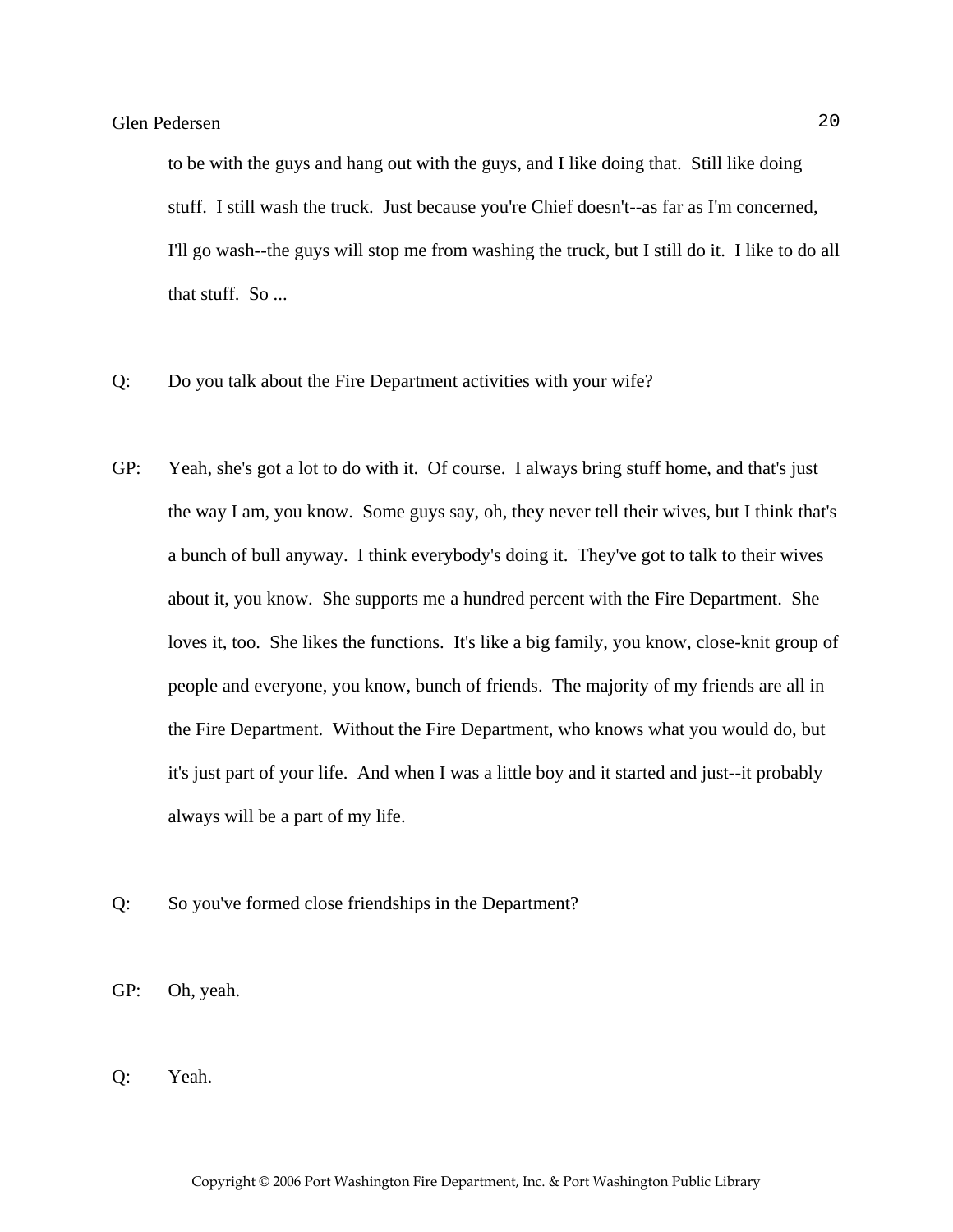- GP: It's nice. It's good.
- Q: And would you say the social aspects of being in the Department, you know, are a big plus?
- GP: Oh, yeah. Absolutely, yeah. You know, you just--we do--we go out of our way for kids. The kids love and I have a nephew three years old. He's always in the car with me. He's always at the firehouse with me. And he's doing exactly what I did when I was a little boy. So--but his mother and father have nothing to do with the Fire Department, but I bring him in. You know, they come with me, and there's a lot to do for the family and the kids, and they take care of each other. You know, everyone takes care of each other and go out of your way to help people.
- Q: How old is your baby now?
- GP: My baby's three months.
- Q: Oh. So, this is a big change in your life from before when you didn't have a child, and has that made a difference in terms of your involvement?
- GP: Well, I still have the baby seat in the car. If I have her and it's a bad enough fire, well I'll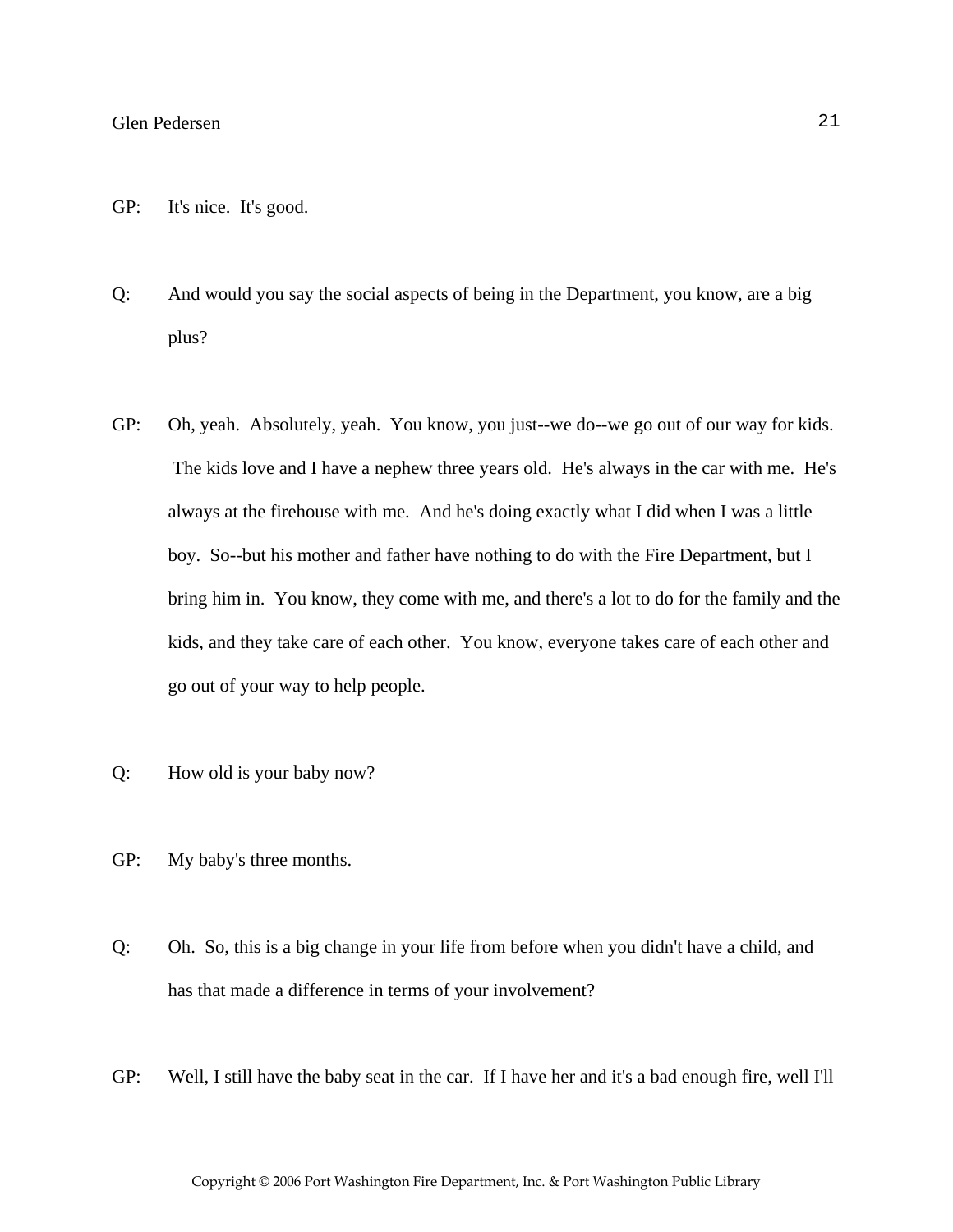just take her with me. It's just ...

- Q: Have you done that?
- GP: She's been to fires with me, yeah.
- Q: And then what do you with her once you're there, if it's ...
- GP: Well, if there's another Chief, then I just--usually one Chief will run a command post. So that's how, you know, one--if there are three Chiefs there, one guy stays to run the command post, and the other guys do whatever. You know, if they've got go inside or what's got to be done. So, if I have the baby, then I stay out at the car. But other Chiefs have done it. Chris has done it. I mean, there's other guys that's done it.
- Q: But would you want her to become a firefighter?
- GP: My daughter? Yeah. Sure, if the Fire Department's around back then, of course I would. Yeah.
- Q: Have you seen any difference in the Department since women have joined?
- GP: No. You know, we don't have that many women in the line companies. And it really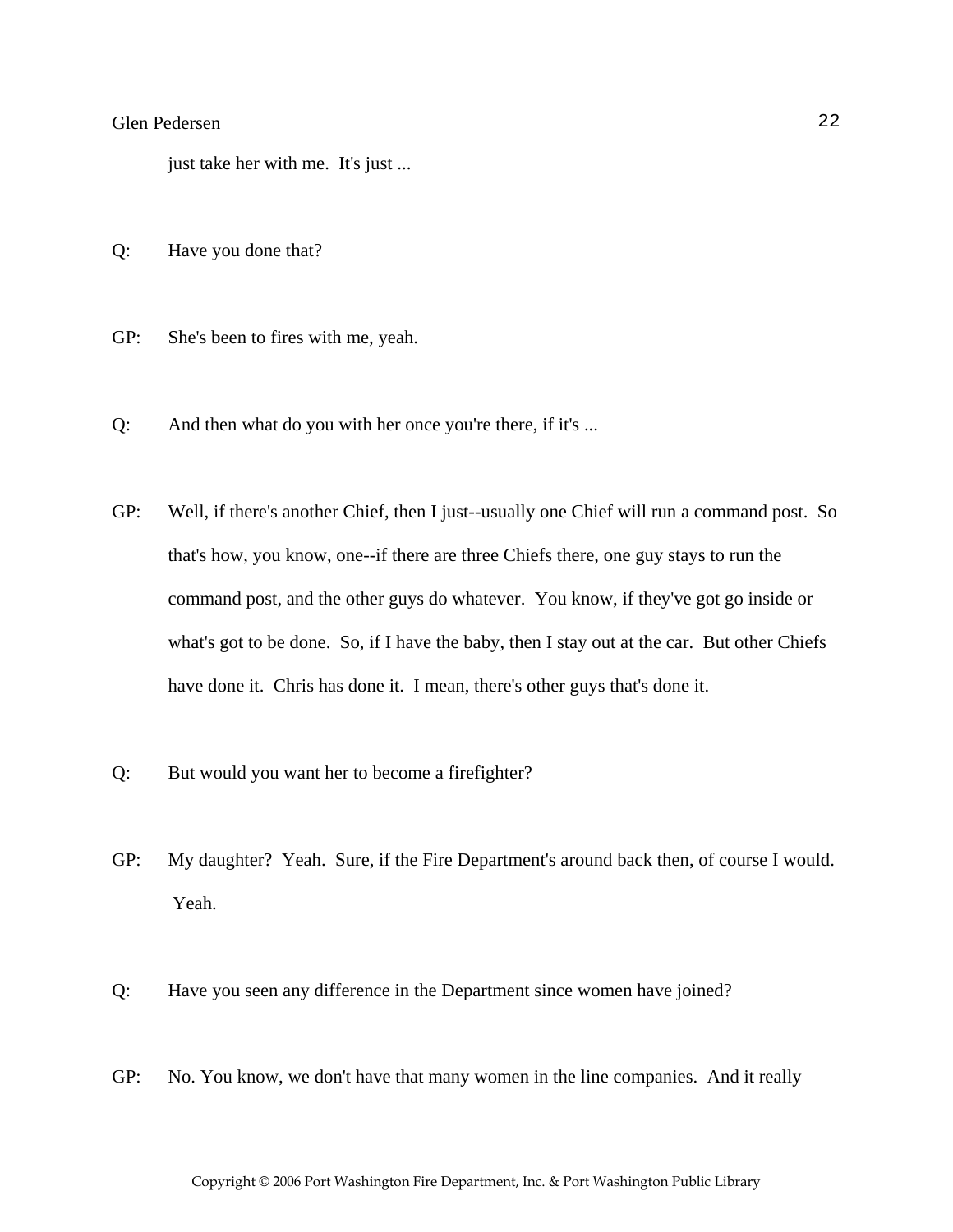didn't change. I was there before women came in, and when they came, there was really- -there's really no change, as far as women being there.

- Q: Do you remember what the reaction was among the men, when ...
- GP: Oh, there was no problems. You know, nobody really--there was no problems when women came in. You know, the girls came, and they went to fire school like the guys, and they did what they had to do and it's just, you know, they pull their weight. They do what's got to be done. So ...
- Q: And the men accepted it.
- GP: Yeah, absolutely. You have to nowadays. That's the way it is, and ...
- Q: And what about the entry of people from different ethnic groups?
- GP: That's a--there's no problem with that either. Me personally, I haven't seen it. Now if it's going behind my back, this is in the position I'm in, or I don't know about it. But as far as I know there's really no problem with that. We have a--we, you know, we're getting more and more influx of those--of different ethnic people. And it brings a plus to us. You know, if you need people that speak Spanish and they're there. Before, you didn't have that. And certain things. We've got one of our guys working with us is Spanish--one of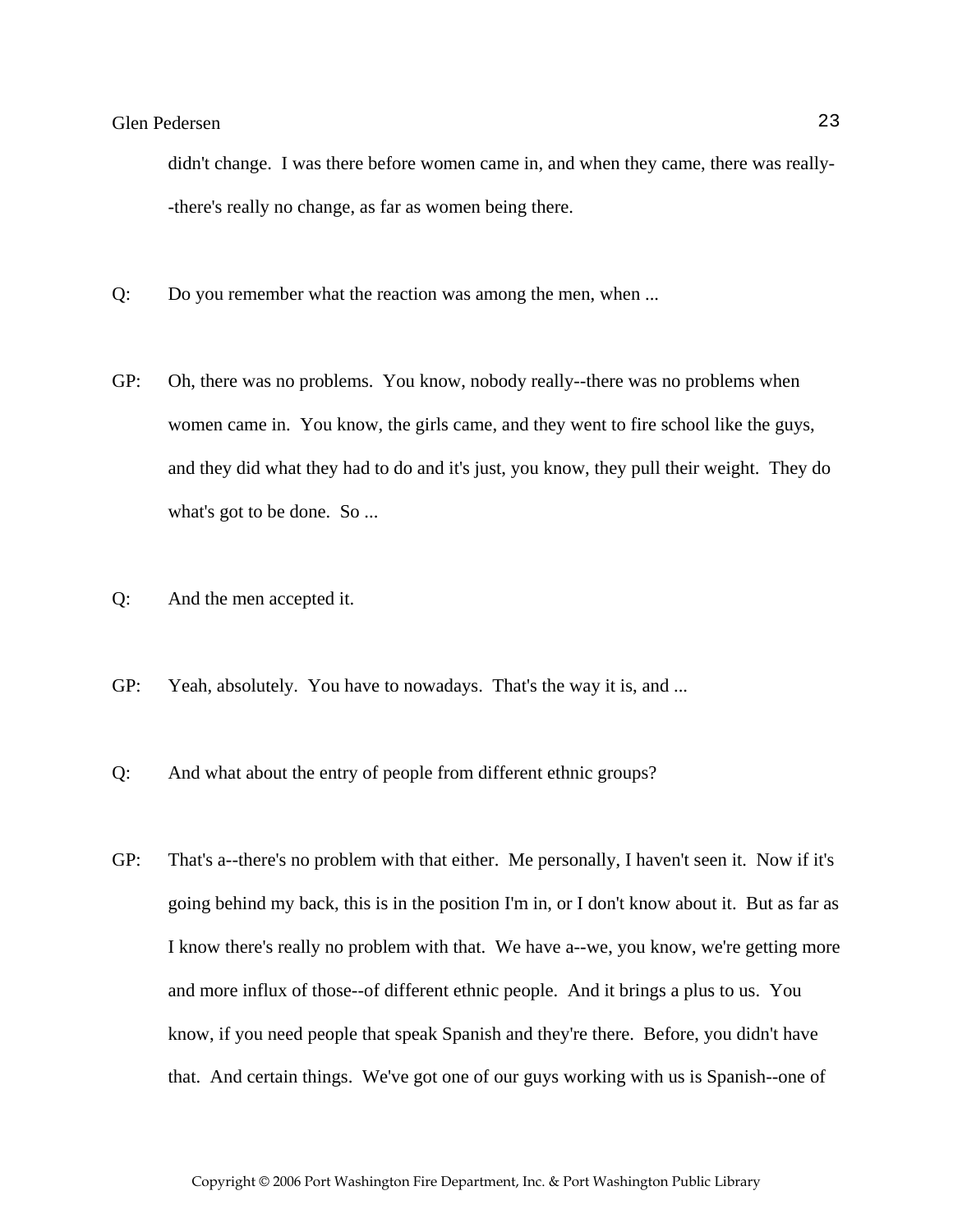the maintenance guys. You know, it's good. He can speak to the people, and it's hard if you can't speak the language and you want to ask somebody how to help them.

- Q: Can you tell me about the medals that you earned?
- GP: I received a medal for--we had a house fire and a gentleman was in the house--trapped in the house. He was left behind. And myself, along with Captain McDonough and Windsor Kinney, we went in through a window. The base of the house was on fire. We went in through a window and pulled the gentleman out of the house. But he later--he died in the hospital later on. We received an award for doing that.
- Q: And what award was that?
- GP: I wrote it down there. That's a county medal.
- Q: The Medal of Valor?
- GP: The Medal of Valor. So the gold--I'm not sure if it was a bronze. There's different medals, so I, you know, I wrote it down what it was.
- Q: And where was that fire?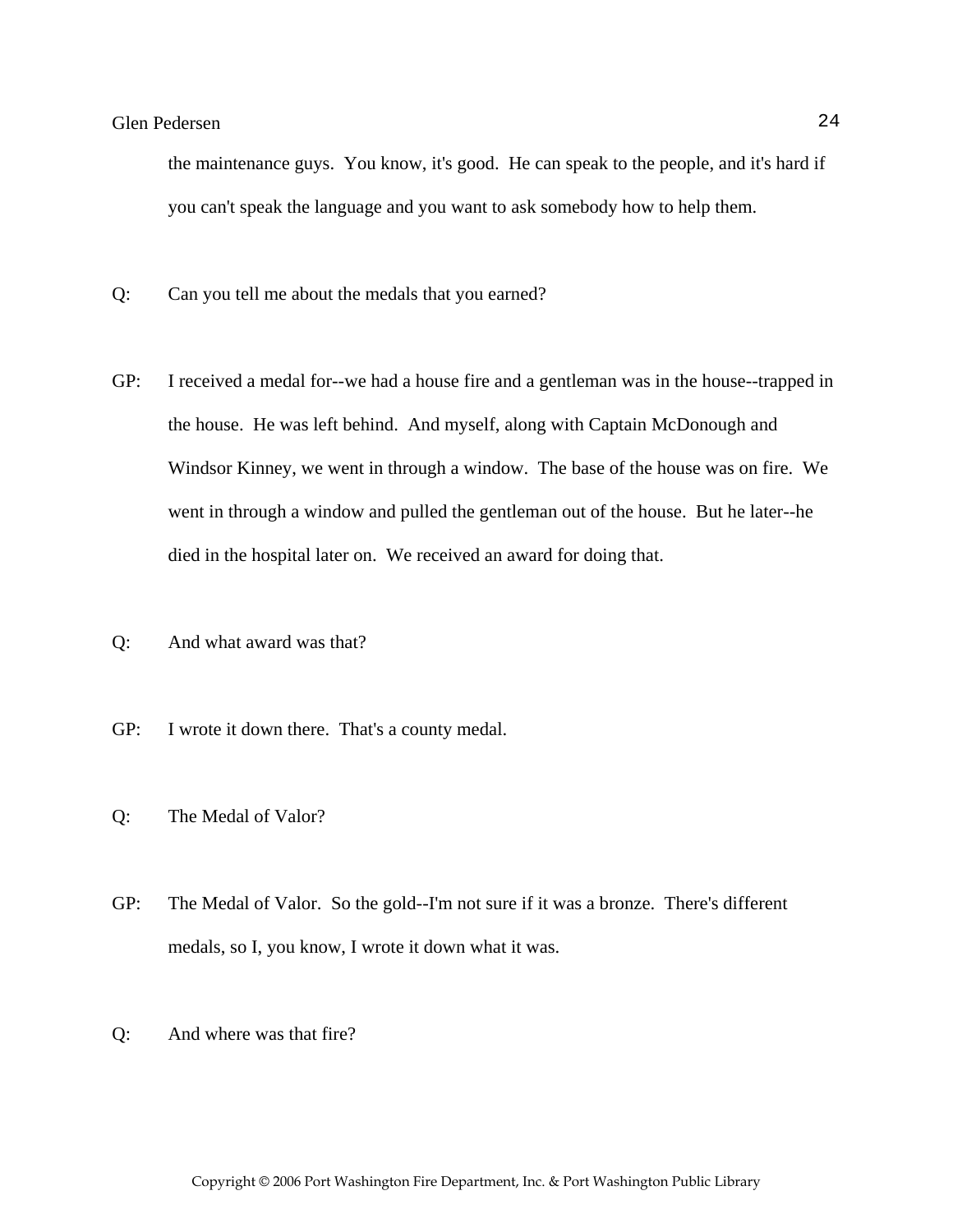GP: On Middle Neck Road. Do you want the address?

- Q: Do you know it offhand?
- GP: I think it was 38 Middle Neck Road. But it was just..I was the Chief, and the whole thing was -- I was met at the car by a screaming gentleman that's screaming at my face to get dressed, to get my father out of there. And me and Chris Bollerman were both the first ones there, and it was just--the guy's screaming. He left his father in the house, and he's screaming at us to get his father out, and it was just bad enough we knew we had to go in and I had this guy screaming while I'm getting dressed in my car -- and it almost went to a fight later on, because he's screaming at us, and it was a mess. People's emotions get the best of them, and it's just an unfortunate thing. I risked my life to get his father out, and what can you do?
- Q: Do you remember when that was? What year?
- GP: I'd have to look it up
- Q: No, don't
- GP: There's a couple of other things we did that might be of part interest to the Fire Department. Mutual aid, we went probably the furthest the Department's been is we went to Philadelphia, New York back in the ice storm. I'm not sure what that date was. But myself and a group of guys got together after--remember the ice storm? Remember what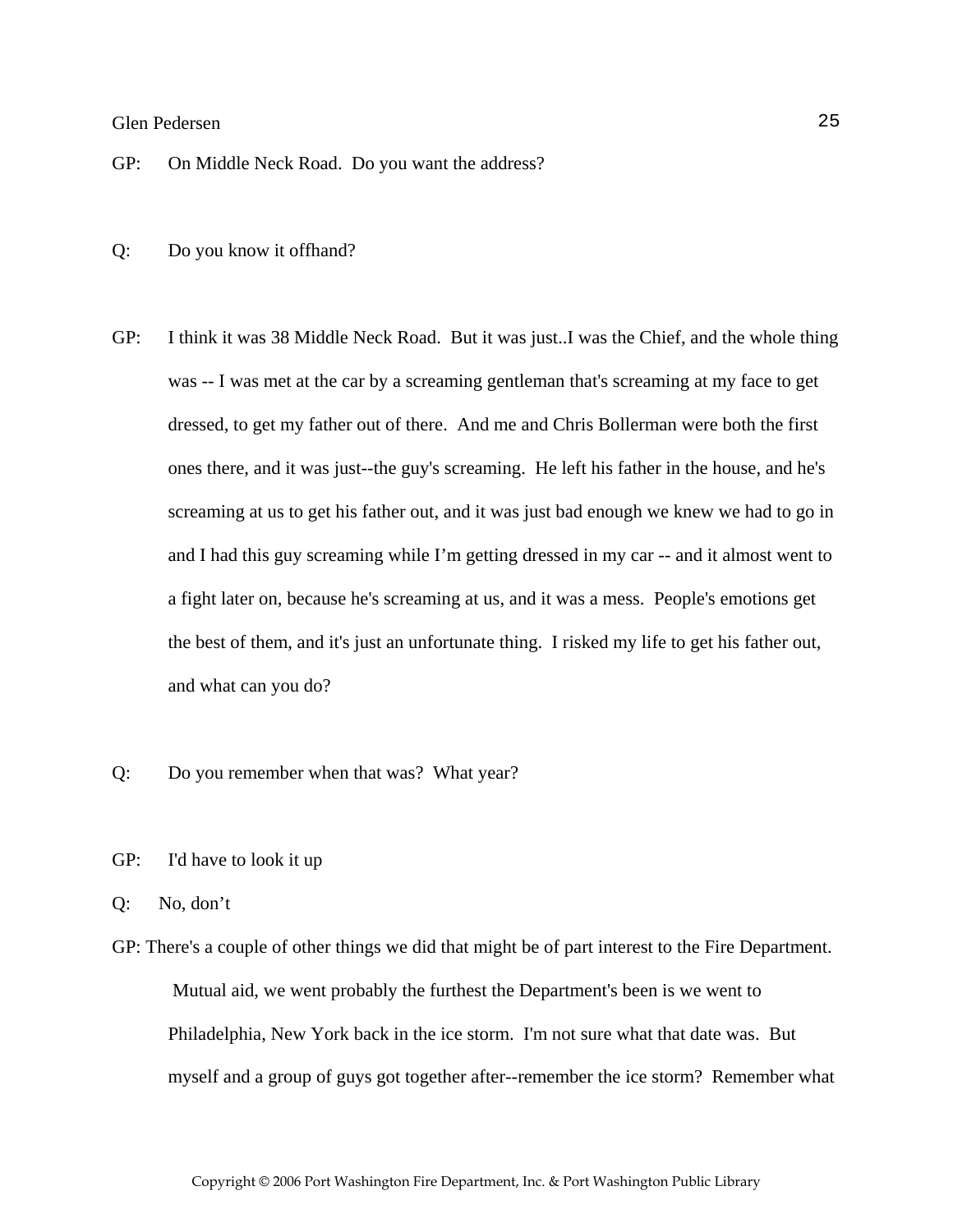I'm talking about--the ice storm in upstate New York?. And we were at a funeral and they had made a phone call; they needed guys to go up and pump basements. So we all got together, spur of the moment, I just happened to be off from work for three days. So we jumped in the truck. We left ten o'clock. We met at Nassau Coliseum and we all went in a caravan--all the Nassau County departments up to Philadelphia, New York almost--that's by Canada, up that way. It's really far, by Watertown, New York. And we lived in a barn--a firehouse. Philadelphia Fire Department had a--we got assigned--once you got there, you got assigned to a Fire Department. We got assigned to the Philadelphia Fire Department. Compared to our firehouse, it was like a barn, a tin barn, compared to what we have here. But--and running on generator. We spent three days there, feeding cows, just going to some fires. And we ended up going to a real fire at night. We were sleeping, and they called us. A gentleman had lit his barn on fire with all his cows in it. So we went to this fire, and it was a blizzard, and we go--I remember the story. Jimmy Interdonati was the Chief, and his car was outside. So we jumped in our truck and we're going to follow these guys. Now, they're driving through a blizzard, like flying. These guys upstate, because they're used to it, and I'm trying to keep up with them, and Jimmy Interdonati, the Chief, he's like, "Glen, where are you?" And I'm like, "I don't know." Because he had to clean his car off only to scream, and I said, "Jimmy, just--we made a left and go straight, and you'll see ..." All you saw was flames, and it was at night. And when they put the fire out, they fight fires completely different than the way we do. I mean, they--they have no fire hydrants. They have to go fill up a big tanker truck from a pump underground. They come dump in a big tank, and the pumper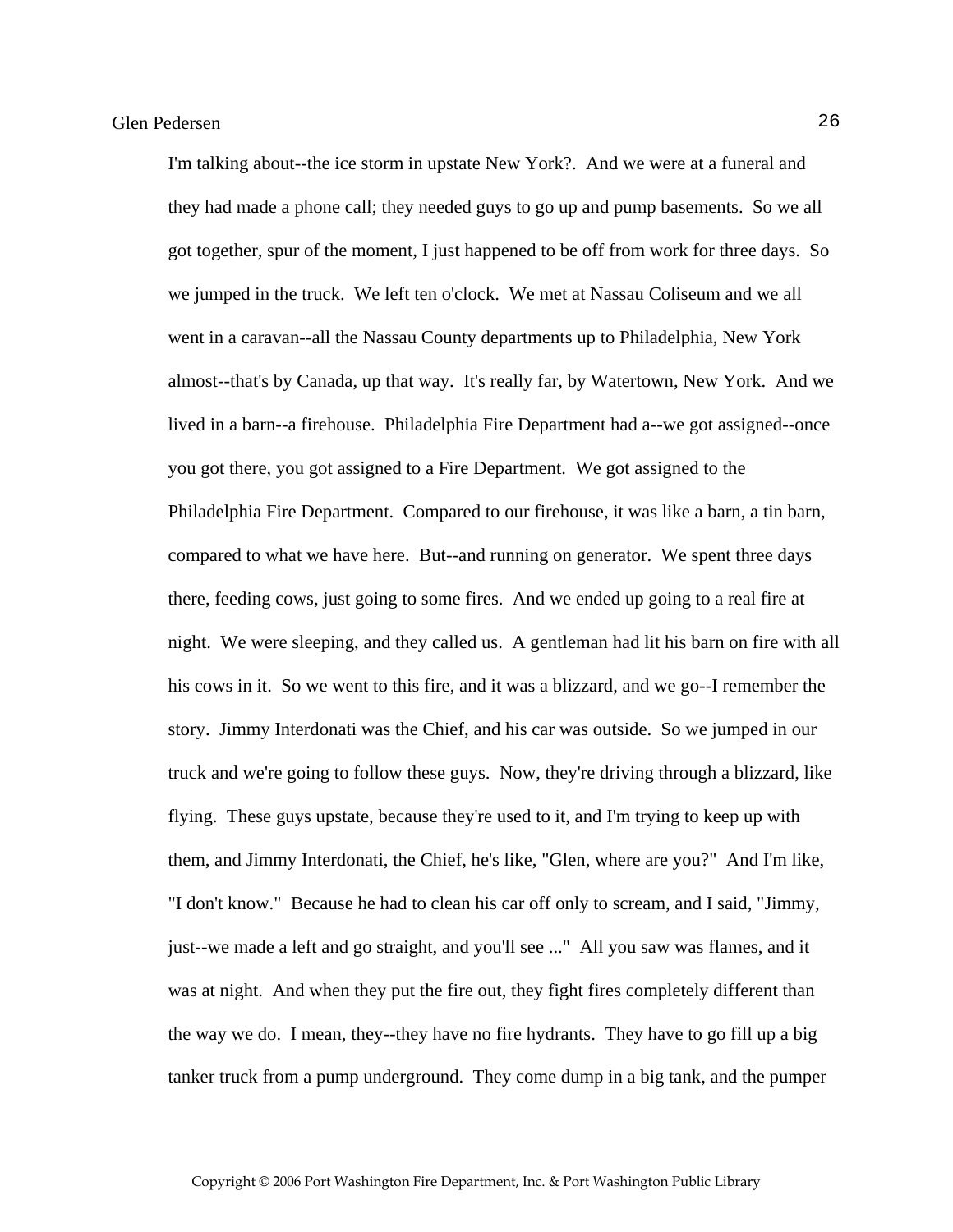sucks the water out of the tank, feeds the hose, and completely different than the way we do things. And we went and did it, and--but it was--it was great. They fed us one night, and one night we went shopping, and we fed them a meal that they're going to remember the rest of their lives, because the way we cook and stuff. It's good, and then later on, they invited us back up there for--they had like a party, a ceremony type thing. And we went back up there for that. And good relationship, and that was probably the furthest that I know of the Fire Department going. And I also was out at wildfires on Long Island. Same thing. We went out there and ...

Q: Where were they?

- GP: [That was in Westhampton Beach. The wildfires. We went out there and just--when we'd](http://www.pwfdhistory.com/trans/pederseng_trans/psent_950901_hw_web.pdf)  get there in the night, we'd go in on Sunrise Highway, and there's a helicopter landing, and fire on both sides of the road coming down. And embers around the trucks were lighting on fire. And then we ended up for a day and a half just riding around, going to fires, putting--or trying to put the fires out, but we really weren't getting a lot of it out. And then, you know, we went out with a bunch of guys with that. And we went out later on for that big parade we had. And ...
- Q: And there, too, you had to do it a different way. You didn't have hydrants there. And what ...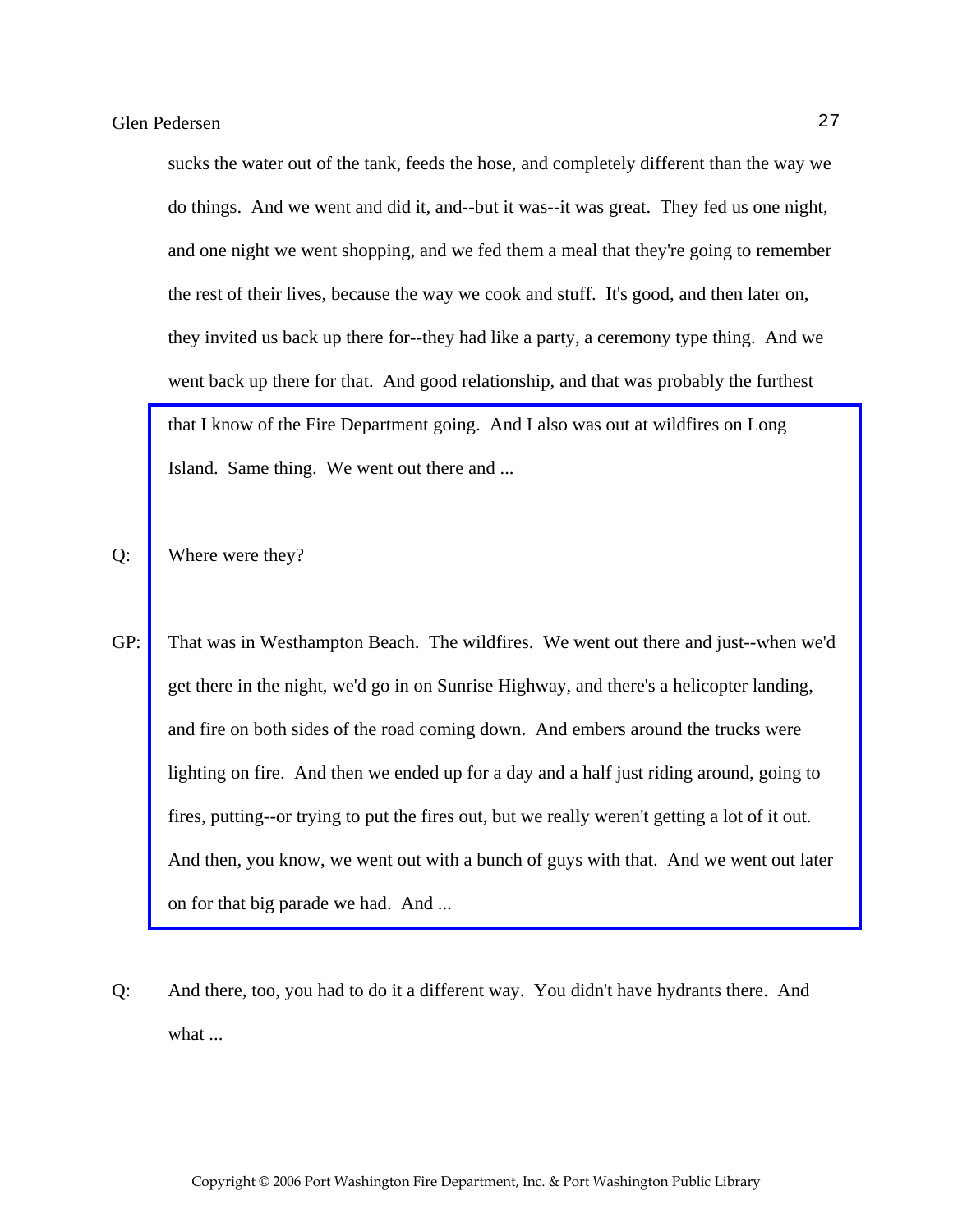- GP: Completely different. I mean, we're taking portable pumps in the back yard and just sucking water out of the pools to put the fire out. And the New York City guys come out and they're like "What are you doing with that?" because they are completely--you know, they don't know. We plan for--like with boat fires, we'll take pumps and put the water in the Bay--a hose in the Bay, and we'll take water, or bay water for the boats out. But those guys, they didn't even know--they're like, "What do you guys do with that?" And next thing you know, we're putting water on the fire, and it is waiting to get water. So ...
- Q: Are you at all involved in the effort to get a fire boat for the Department?
- GP: All three Chiefs are, along with the Board of Directors, are involved with that, because we filed a grant--a federal grant--to get money, and we just decided to put a fire boat, because years, we haven't had a fire boat and guys wanted them and didn't want them, and there's a lot of stuff with the Department now, and guys who want it. "We need this fire boat." But, the way the three Chiefs and the Directors look at it is that if the government's going to give us the money for this boat and we're surrounded by wate -- We don't have any fire boat now. We have a Nassau County police boat, which covers from the city line to Suffolk line on the North Shore. There's only one boat. And, you know, if something big happens, and if we have the opportunity to get a boat, we're trying to get the boat. If we get approved for a grant, we'll, you know, Port Washington will have a boat eventually.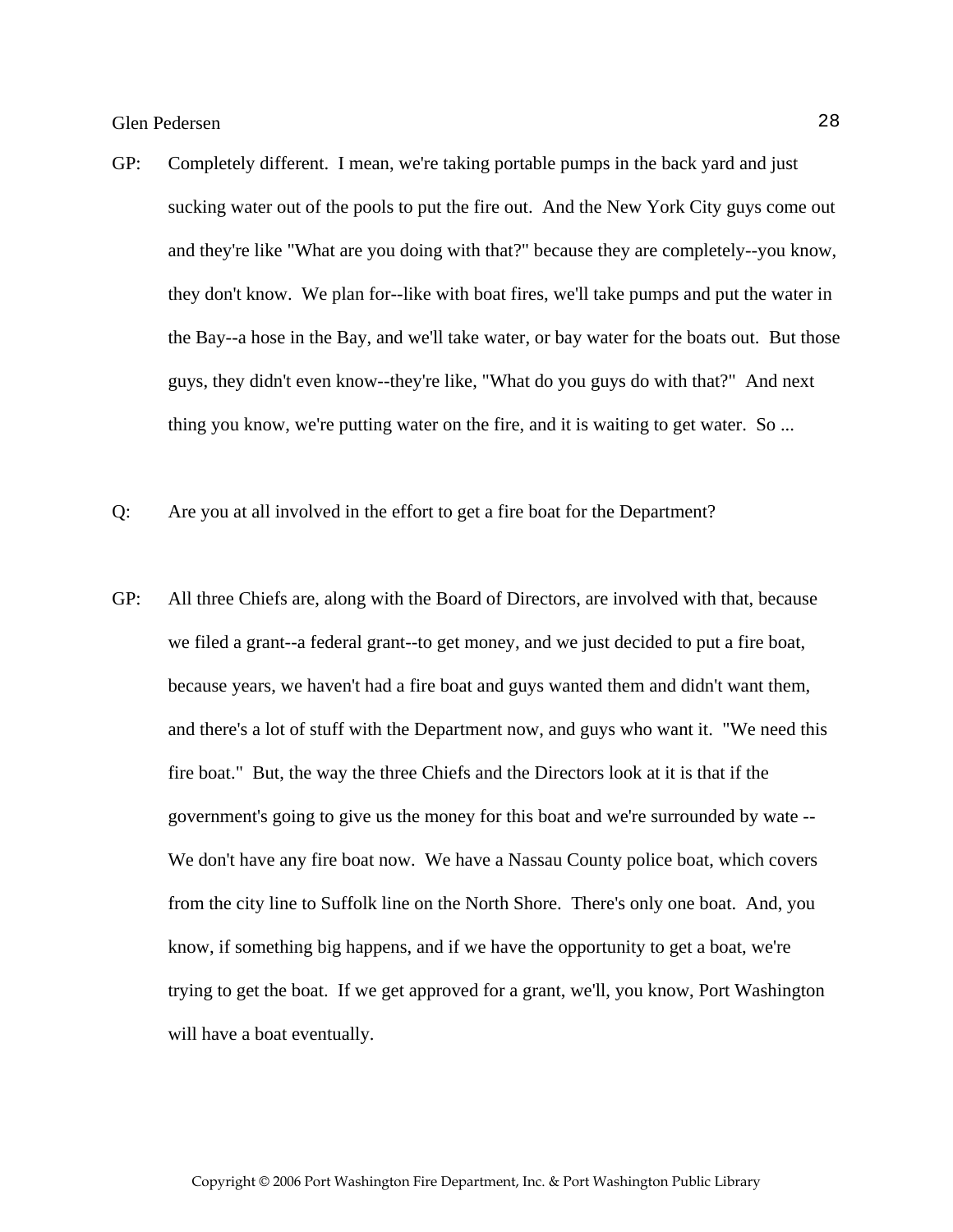- Q: Have you had any fires on boats ...
- GP: We've had fires on boats, but we've been able to reach them--they've all been around the marinas, and we've been able to do it. But, I mean, if we had a fire boat, and, say, a weekend, a guy goes out there, and the boat blows up in the middle of the bay and the guys just happen to be riding around in a boat, they could pull the people out, you know. And if somebody--just a boat accident, they can be out there. It just--they do on the South Shore. Wantagh Fire Department got a grant and they bought a fire boat, and we're going to try and follow the same footsteps. And if we get the fire boat, then it's great. It's great. We owe it to the taxpayers, I believe. Now, guys say, you know, we don't need it. But, you know something, if you're out there with your family and your boat starts to sink or something and we can be there and help you and save one person's life, as far as I'm concerned, it's worth it, you know. It's going to be a cost to us. We're going to have to maintain the boat. We're going to have to pay for mooring. But, I mean, it's a very expensive boat that we put in for, and if we get the money for that ...

Q: Where would you moor it?

GP: Oh, I don't know. There's plenty of marinas in town. So, I have no idea where.

Q: You also received the Bobby Dayton Award, didn't you? What is that?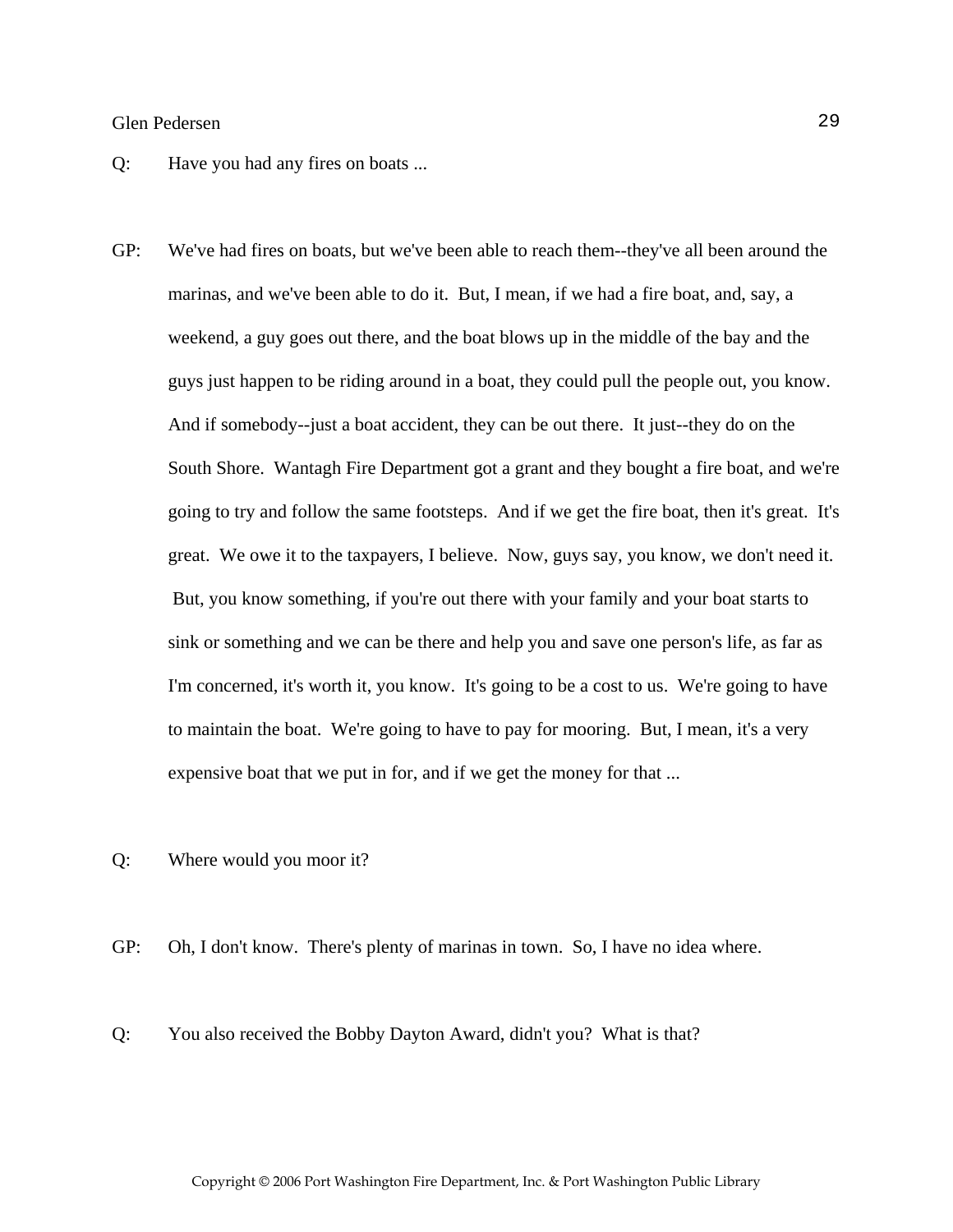- GP: The Bobby Dayton Award was established after Bobby got killed in a fire. They established the Captain Robert H. Dayton Award. And what it is is the overall high-point guy in the company who receives the most points, they get--they receive this award. It's a big plaque. Your name gets put on the wall on the plaque, and it's just a very prestigious award that guys strive for to get your name on that board at least once. Bobby was a Lieutenant when he was killed, and they made him a Captain, because he was acting Captain for the company the day when he got killed. But--and they, you know, they made it for that.
- Q: And so it's the Fire Department itself.
- GP: Oh, no, no. It's Flower Hill Hose Company. Bobby Dayton was a member of Flower Hill when he died. So they made--Flower Hill came up with this Robert H. Dayton Award, and it's an award for him. No, I don't want to say for him. But it's just, you know ...
- Q: What would you say is your best day as a firefighter?
- GP: My best day? I don't know. That's a hard one. It's--probably the best day was getting involved last week with that Ashley Dinner that we did.
- Q: Can you tell me about that?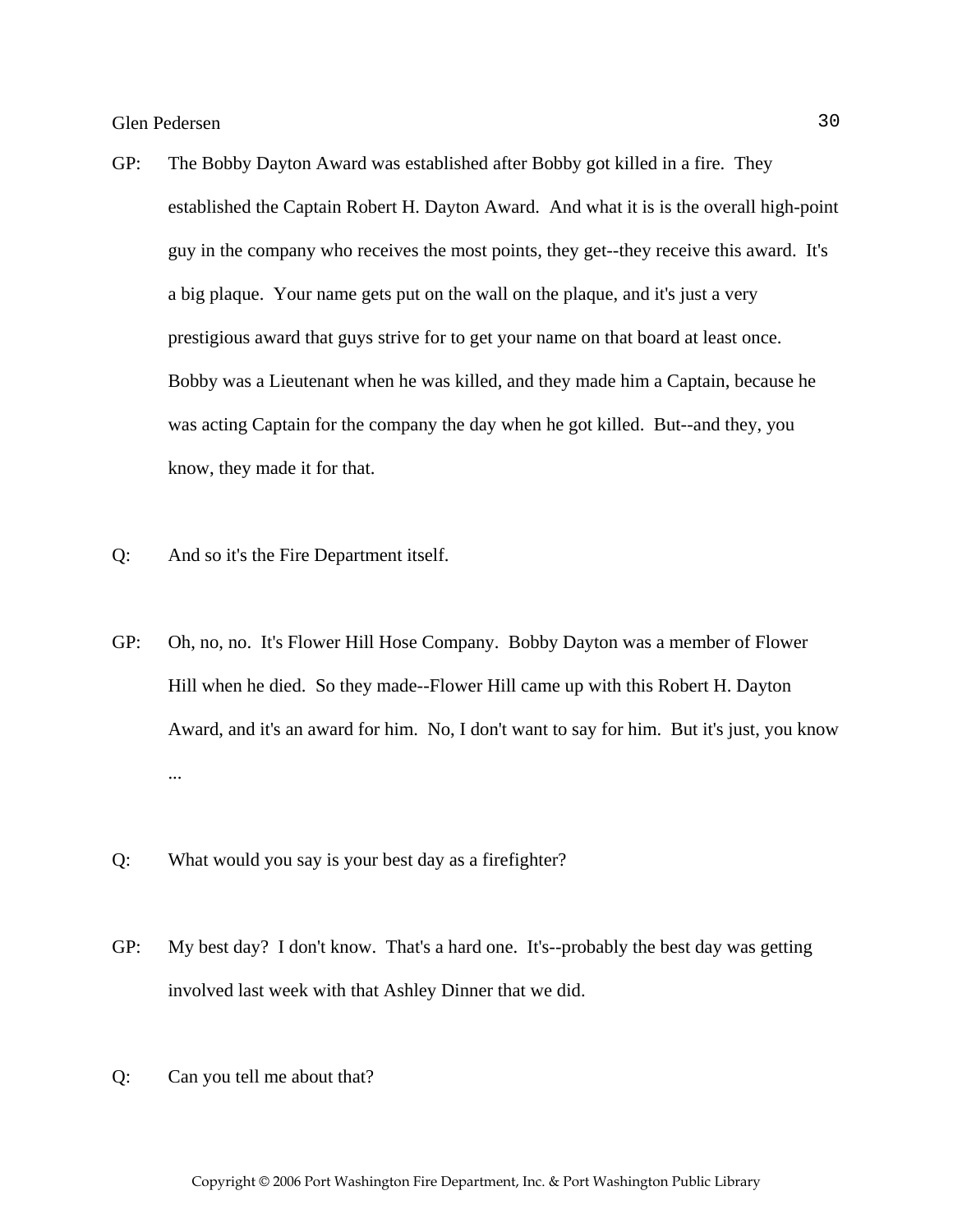- GP: That was a fund raiser. We have a member of ours that daughter's got very bad cancer and is very ill from cancer. And we had a fund raiser. All the guys got together, and they had a pasta dinner for this girl, raising money for her. It was a good time.
- Q: Do you know how much money you raised?
- GP: No. Offhand, no.
- Q: Have you had that kind of thing before?
- GP: No, no. This is the first time someone's come--that's really happened when we've done something like that.
- Q: What would you say your worst day as a firefighter was?
- GP: Worst day? Oh, I would say Bobby Dayton, the day he died.
- Q: Were you involved in, you know, any of the funeral ...
- GP: [I was involved with all of it. Absolutely. Not the arrangements, but, you know, I was](http://www.pwfdhistory.com/trans/pederseng_trans/nday881130web_pz.pdf)  involved with it all. The funeral and everybody was involved in it, you know.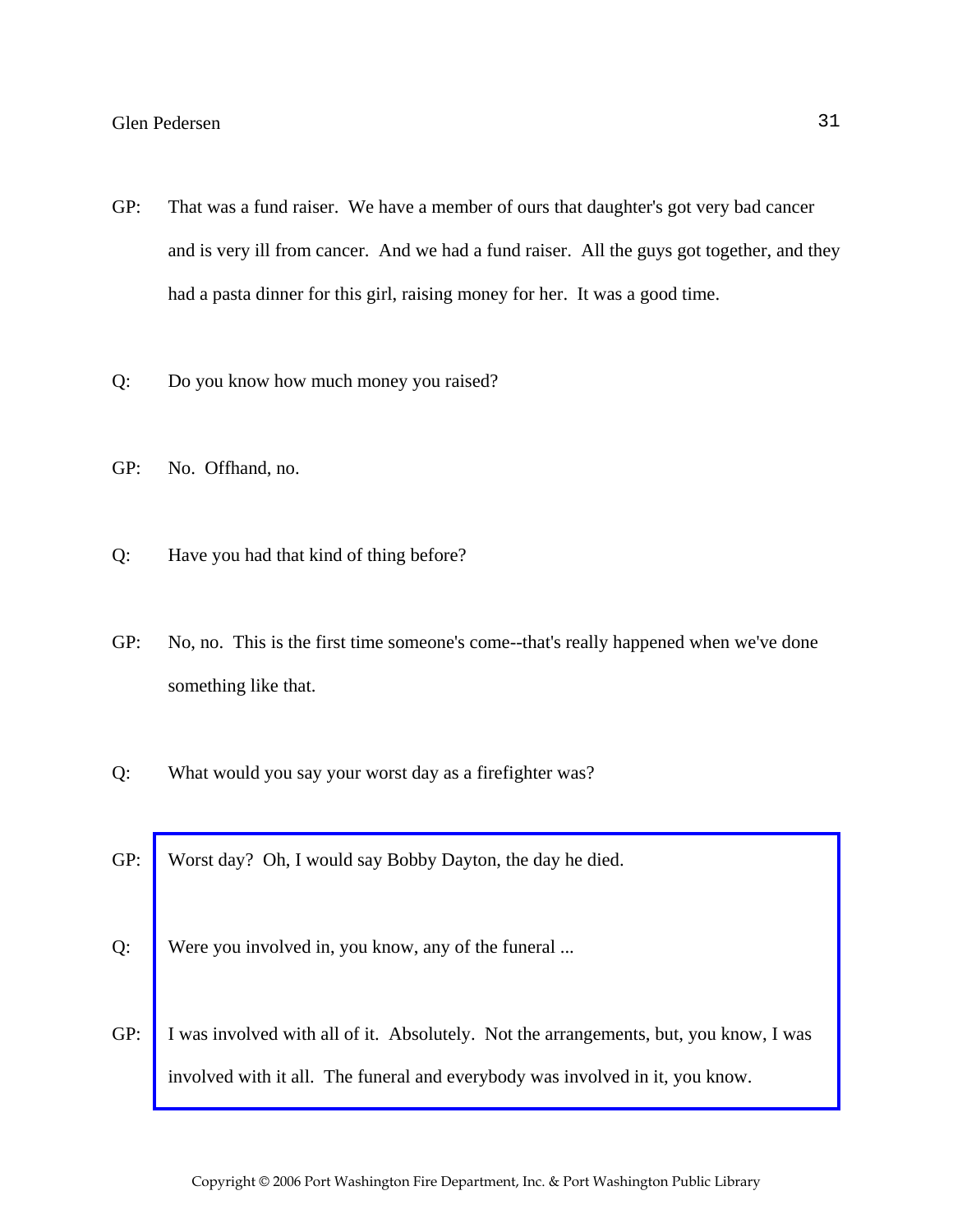Q: Did you ever serve in the military?

GP: No.

Q: And what involvement did you have with 9/11?

GP: I was working 9/11. I just got home and it happened, and then I went back to work.

Q: So you were working with the Police Department.

- GP: But I didn't have a part in it.
- Q: Were you working right down there?
- GP: No, I'd come home. I did midnight. I came home. Pulled in my driveway. The planes had hit the towers. And then my wife's uncle [Jeff Leveen] worked for Cantor Fitzgerald, so went to her house, and we called; no answer.
- Q: The *Readers Digest* used to have a feature, "My Most Unforgettable Character." And would you say there's anybody in the Fire Department that you would think of that way- you know, a really interesting person? Colorful?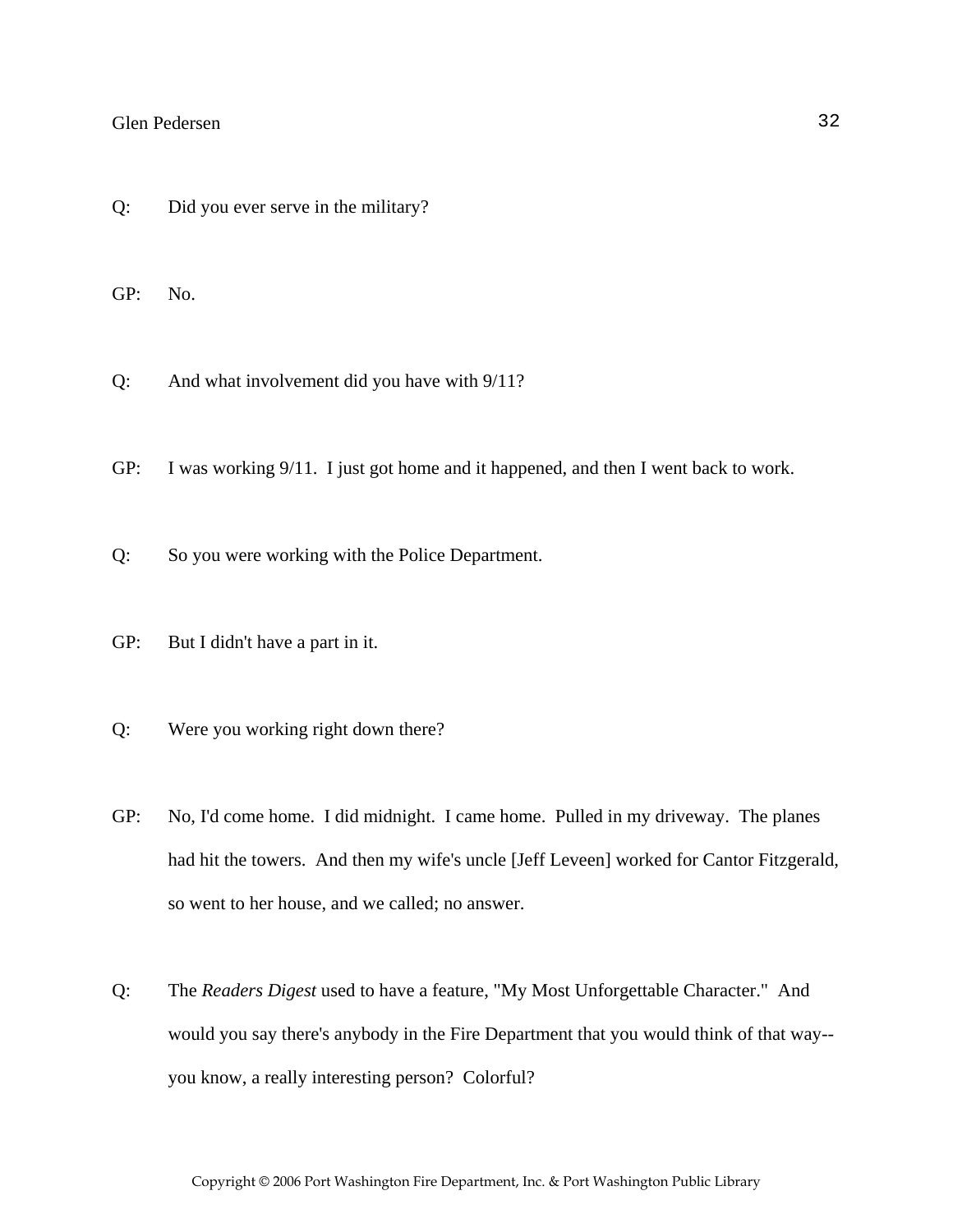- GP: A lot them--they're all colorful. Everybody's (laughs) got their moments and personalities. But not really. No one really comes off the top of my head.
- Q: What are some of the funny things that go on at the firehouse? You know, some of the jokes or the pranks?
- GP: Oh, just, I don't know. Just--I wouldn't even know where to begin with that. It's just so much--there's always a good time, you know. We have a good time.
- Q: You were also involved in the effort to purchase new air packs. Weren't you?
- GP: Yeah, I was an officer, that we were fire officers, we purchased a big--we had to decide where to buy new air packs, and we had to decide amongst three different companies. And we had to investigate and research them. And we ended up buying--the company we have now. That was a big--something big, I think.
- Q: And what were the criteria, you know, where you decided on this particular company as opposed to the other two?
- GP: It's basically the same company we had, but it was just to update the model, and we didn't--we didn't want to just go--we wanted to investigate some other companies, and we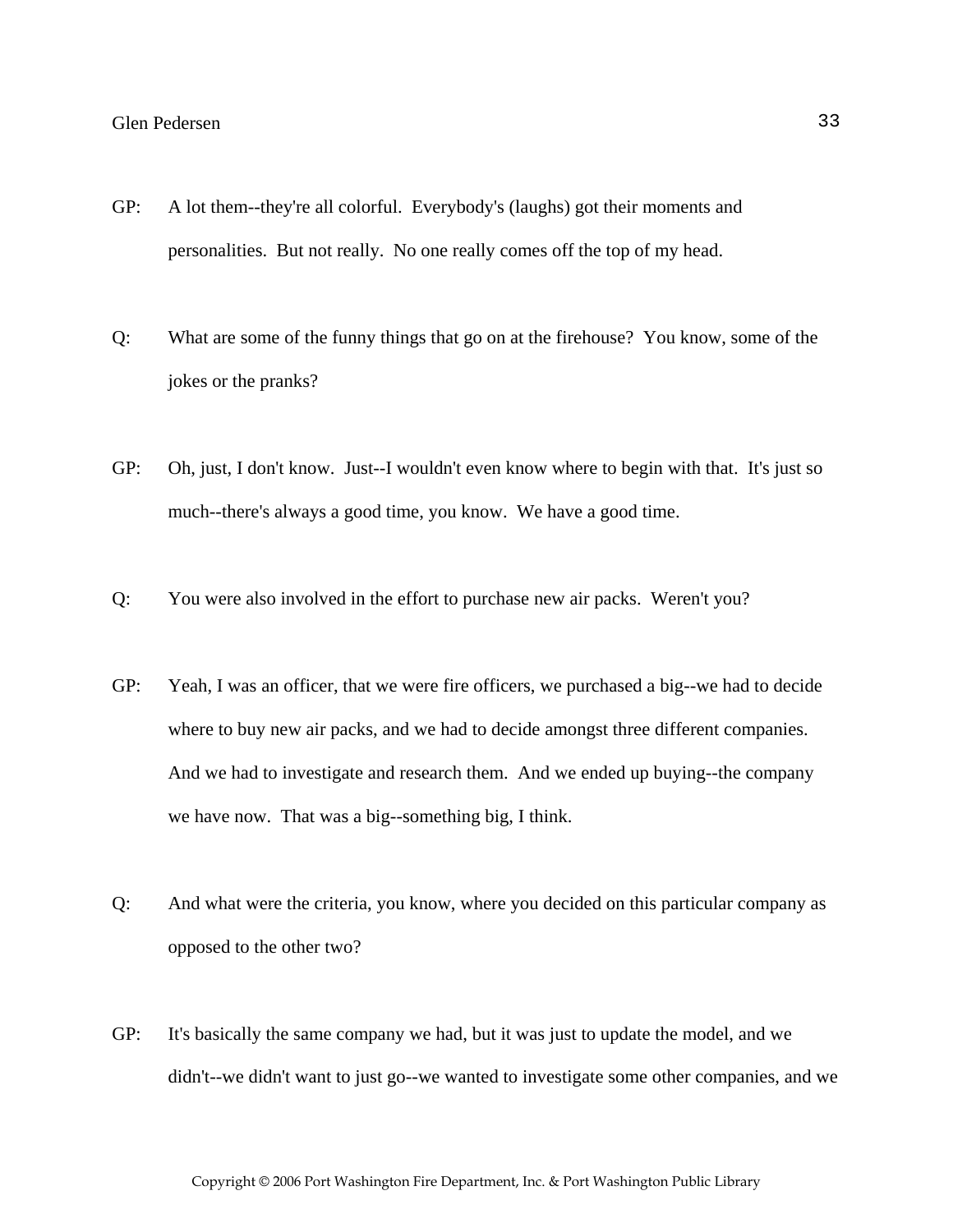decided to stay with the company we had, because everything was familiar, similar to what we do--what we had already. And it was just that familiarization of it was very simple for the people.

- Q: What would you say you're proudest of, in terms of like being a firefighter?
- GP: I'm proudest? I mean, just helping people, in general, and just being part of it, you know. Just helping the community. People need help, you know.
- Q: Have you been involved with any other fire departments on the Island?
- GP: No. I've only joined here. I never left.
- Q: As Chief, do you have to meet with any of the others?
- GP: Yes. We have a--monthly, we meet with the Battalion, like Port Washington, Great Neck, Manhasset.— The County's broken up into Battalions, and we, once a month, we have a meeting with the whole Eighth Battalion and we all get together--the Chiefs from other departments in our Battalion. We get together. And we have a representative that goes to Nassau County Fire Commission. And he's like our speaker, part of it. We meet with him, the guys.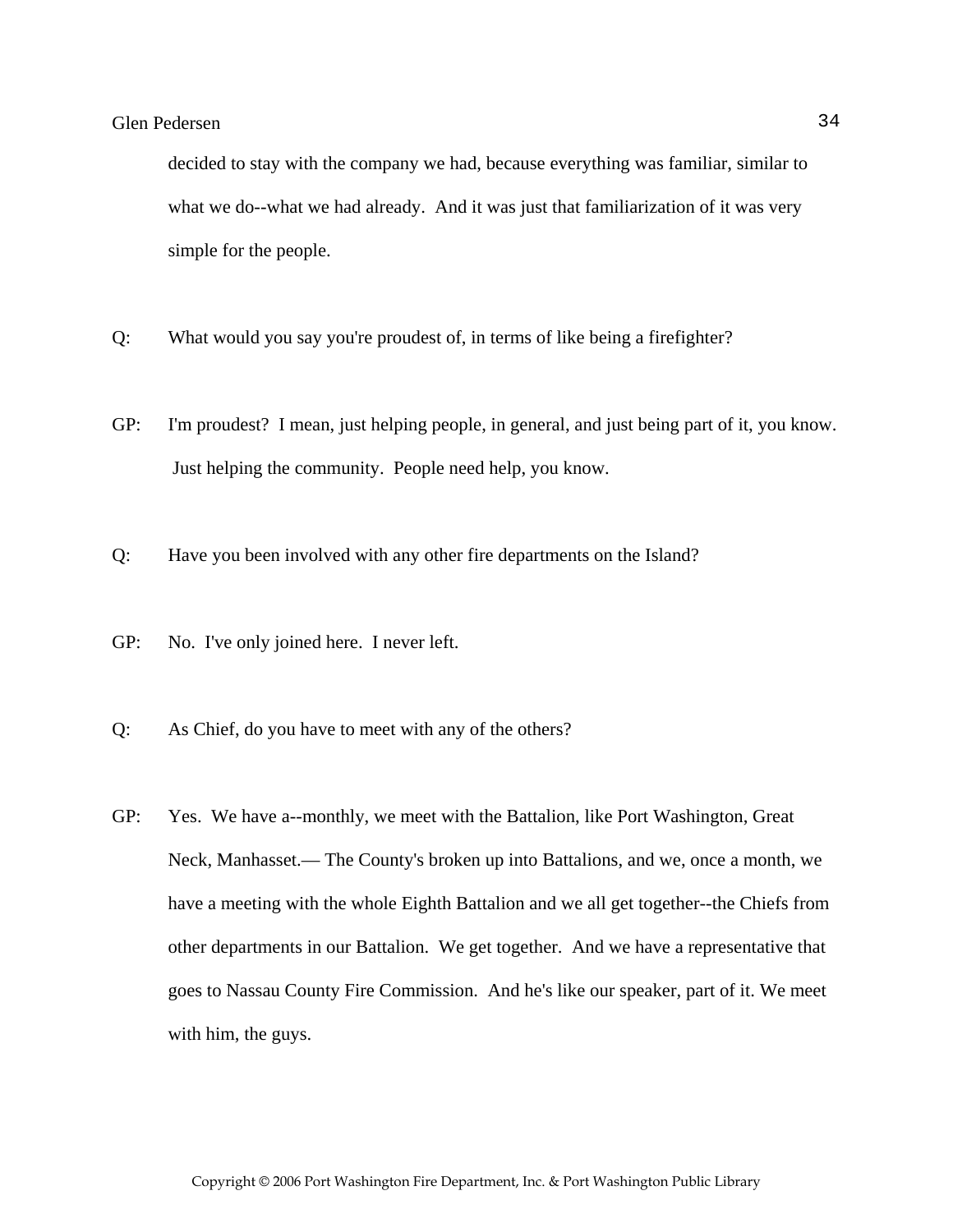- Q: Now, you were talking about the rescue that you did of that man on Middle Neck Road. What thoughts go through your mind when you're doing a rescue like that?
- GP: I don't know. Whether you're going to make it out, I guess. I don't know. It's just- honestly, you don't even think of it. You just--you go do it. And then later on you're thinking, like wow, "What did I do that for?" Adrenalin takes over and you just--you go do things. I mean, I do it on my job all the time, and you just--you sit there and think back, and "What did I do that for?" or something. Just, the guy's there, you've got to get them, you know ...
- Q: Were you ever injured on the job, you know?
- GP: Here? Minor, with an ankle injury, but I mean nothing seriously. Nothing like that.
- Q: What happened with the ankle?
- GP: I twisted it or something, I mean, but, you know, for the most part, I've never been injured. Luckily, knock on wood. [he knocks]
- Q: And how did you get over the human basic fear of fire, you know, the instinctual fear?
- GP: Honestly, I don't know. I can't answer that question. Because some people just still can't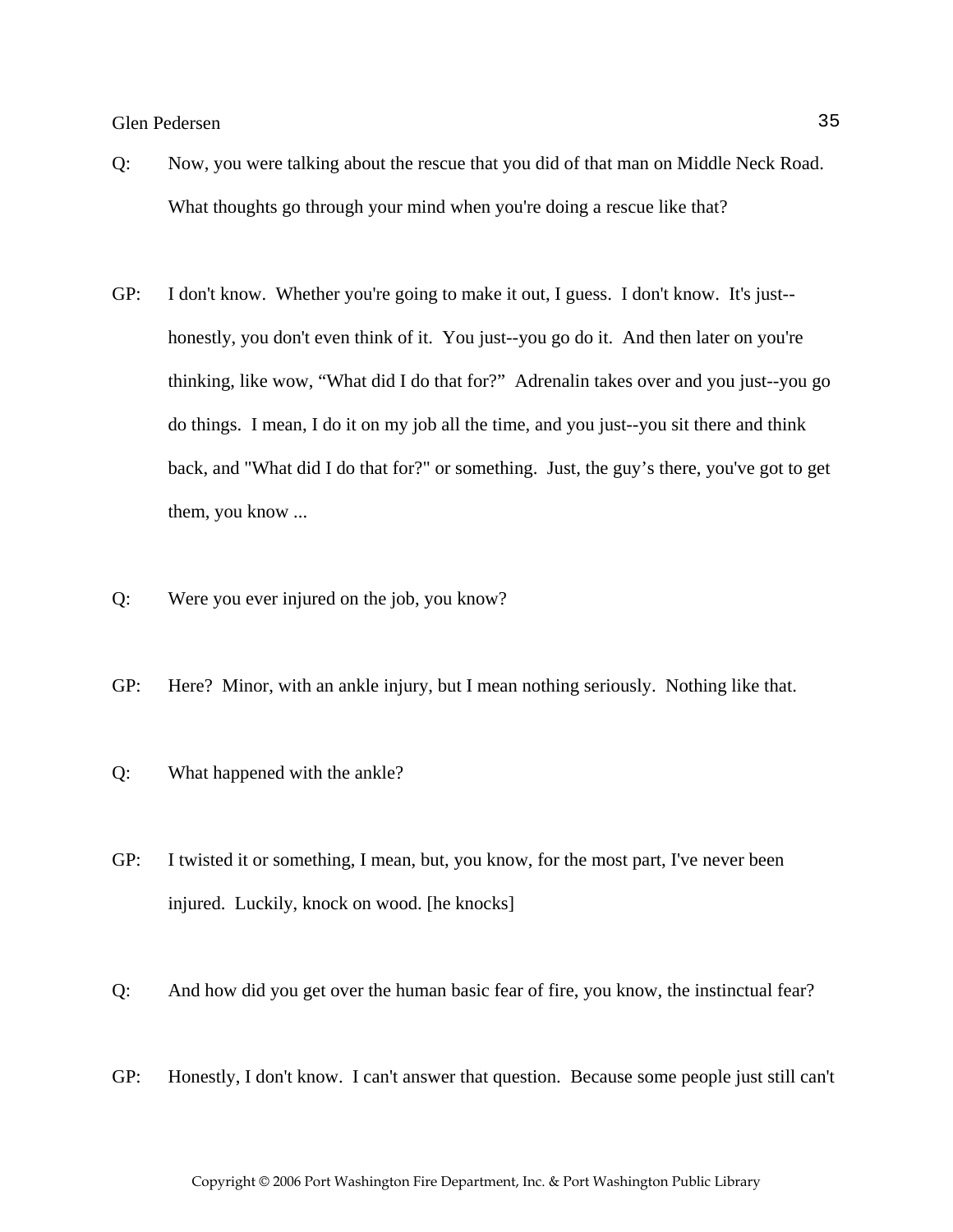get over it. But I--but there's certain fires that you go in that it's--it's hairier than the others. I mean, we had a fire recently in Sands Point. The place was really burning. And I'm in the living room and just sitting there, and there's flames everywhere. Just waiting for the guys to show up. But there's been other fires I've been in where it's dark and you can't see the fire. And, you know, it's dark and your fear of getting trapped, and getting out is just--just weird. I don't know. It's just weird. I know in this position I'm holding that I've got to lead the guys in and go do it, but ...

- Q: So how do you handle that when you're in a place and it's dark and you can't see and ...
- GP: You go and you just keep going till you find the fire, and find it and put it out. But nowadays, we have new technology. We have cameras that we've since gotten all these thermal imaging cameras, which they help find the fire, and they can find victims in the fire. That's stuff we haven't had. I didn't have that in Middle Neck Road. I was there in the beginning by myself, and breaking that window, the guy was right there, which I didn't know. And waited till (?) those other two gentlemen came, and we all went in together, and now we have --all the Chief cars have these cameras, and the fire trucks had them at the time, but being Chief, you pull up first, and if you couldn't wait five minutes for the guys to come, and if there's somebody in the house, that little use of that camera can help you do something. It can also get you in trouble, get you in there too far.
- Q: How would that happen?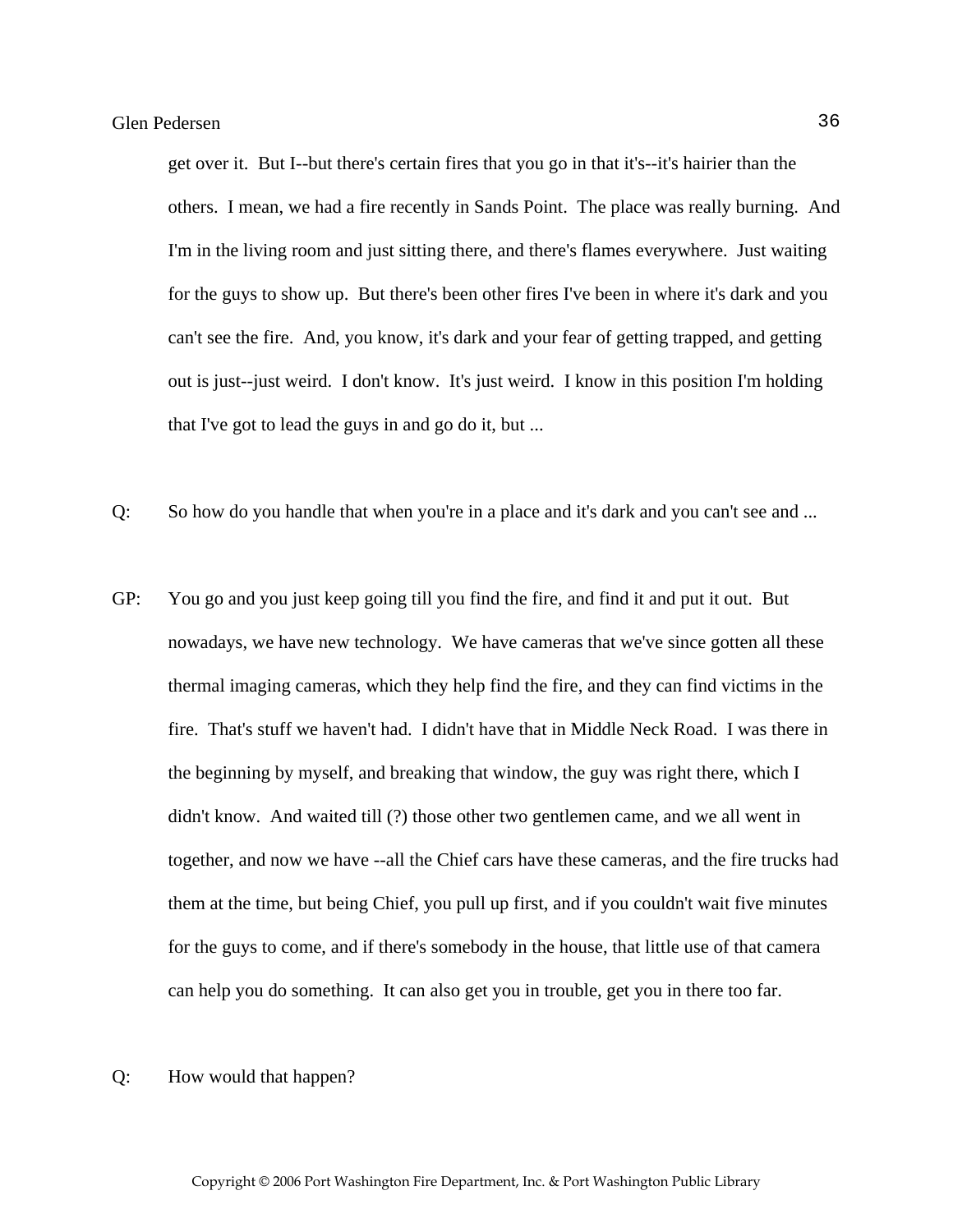- GP: If you go in too far without people behind you and something goes bad, it's just something you've got to think about.
- Q: So you ...
- GP: The number one thing is to get yourself home. I mean, it's not -- as bad as it sounds, but I mean, you want to go home. We're not getting paid for this. And we have wives and family to go to. And just, you know, it's--but you take the risks and sometimes take them and do it.
- Q: And you can't help somebody else if you're not there.
- GP: Right.
- Q: What would you say is the most important lesson that you've learned in firefighting that may help you in the rest of your life? Not *the* most important--an important ...
- GP: I don't know if there is any. There hasn't been lessons. I mean maybe you learn to appreciate what people do to help the community and the volunteers and stuff. Because being part of this big organization, you see other people that try to help with volunteer organizations, and, you know, help out. I mean, that's the main lesson to learn. That's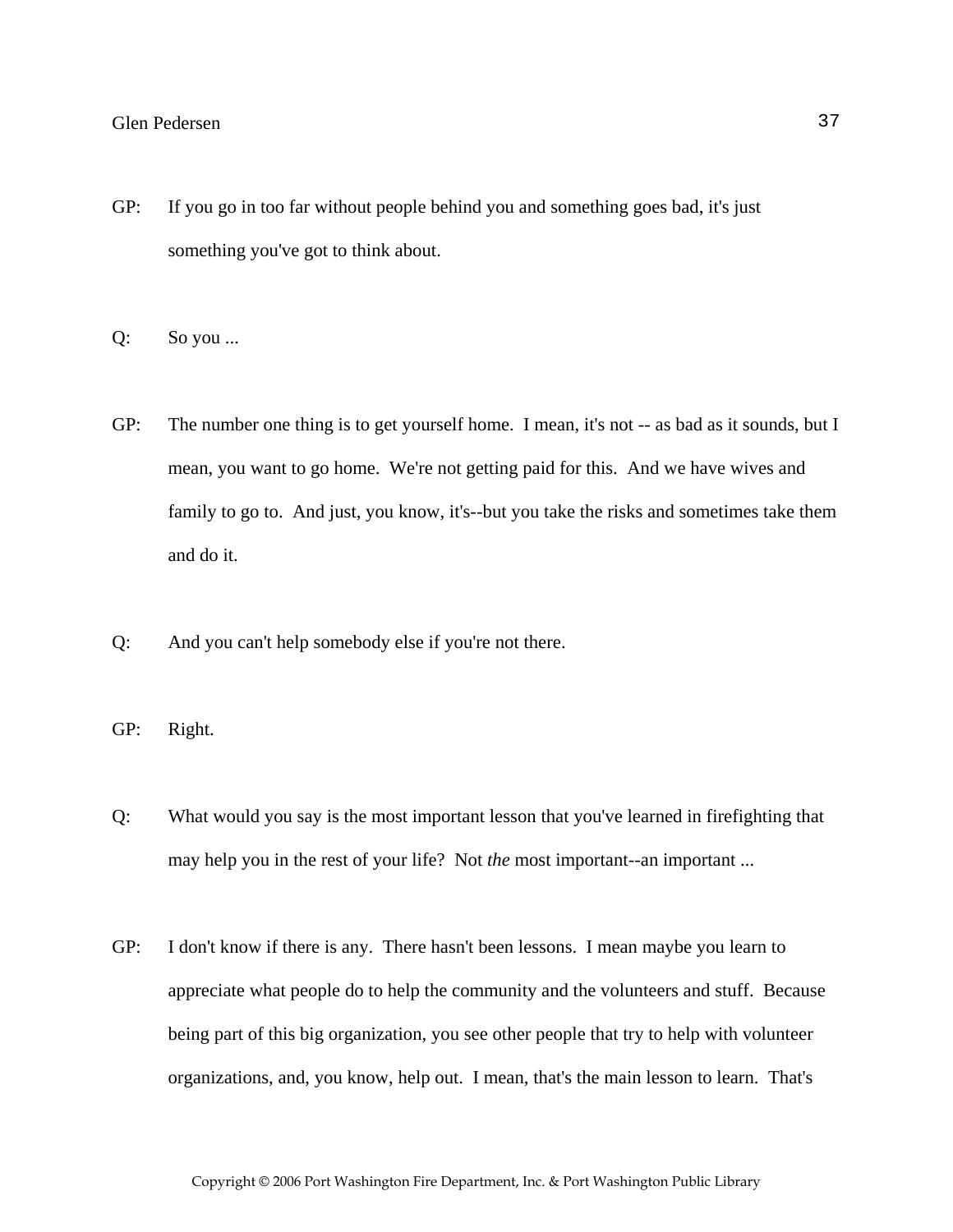what I'm going to bring out to my kids when they grow up--I mean, just to help people. You know, people need help everywhere. It's just unfortunate.

Q: What made you decide to join the Police Department?. Is it because you're--you're helping people in there in your paid work. Hold on a second. I want to turn over the tape ... [END OF SIDE A; NOTHING RECORDED ON SIDE B] ...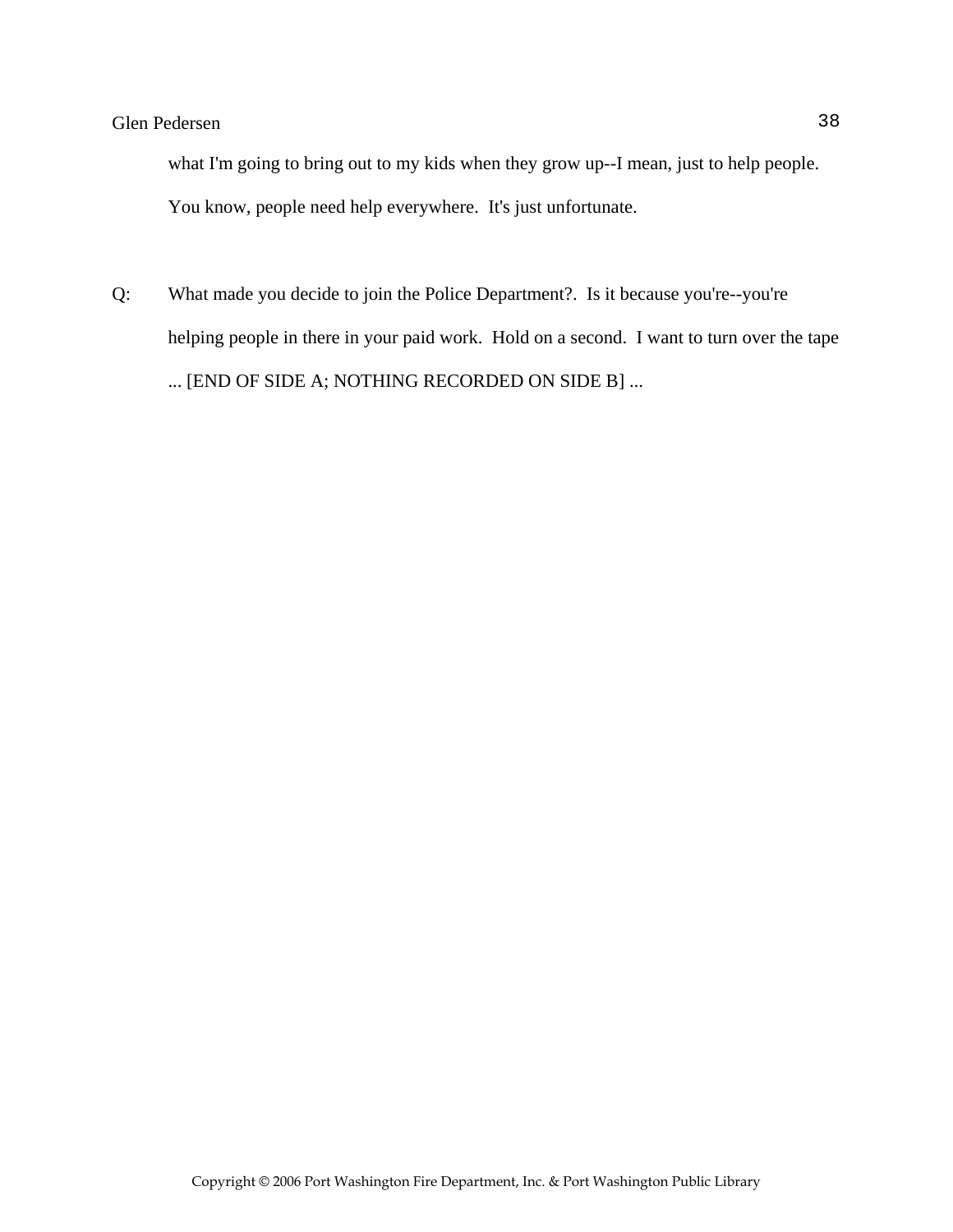Glen Pedersen side B 39

GP: Ever since I was little boy I wanted to be a policeman and I worked for the sewer district out of High School. I worked for Chester Towing, then went to sewer district when I was 19 years old and I worked there for 5 years. Something I always wanted to do, I guess. I enjoy what I'm doing, I guess. I got it on both ends. The Fire Department here and there I got, too.

Q: I see you're wearing the Port Washington Road Runners shirt. Have you been on the racing team?

GP: I raced one year. But I go out and I support the team. The racing team is part of the Fire Department, I'm sure a lot of the guys told you, and as a Chief I like to support and watch the tournaments. But it wasn't for me, the racing part of it. I did it one year.

Q: About how many tournaments did you go to?

GP: About five or six tournaments. I honestly don't have the time to do that also. So I was with Cantor Fitzgerald, the World Trade Center, I would work midnights, 12- hour tours, and after went to the pit with my Fire Department car and help out. My uncle was lost and I went down there to look for him ...a couple of weeks at a time.

Q: So you went down there to the site?

GP: Yeah, to the hospice.

Q: Did you ever get any word?

GP: They found parts of him. There was somebody on the website saying he was alive

Q: Do you think the department techniques or attitudes were affected by 9/11?

GP: I would think so, yeah. A lot of it . Everyone was worried about the big thing happening here, and a lot of the people you talked to worried, something could happen here. It could happen anywhere, honestly. The bio-terrorism thing worries people, whether when [Long Island Railroad] train may come in, affect the people and stuff like that

Q: Have your training programs changed any since then?

GP: Like the weapons of mass destruction and stuff like that has changed. I've done a lot of training on my own. I just came back from Utah from training on terrorism and chemical warfare. We train different up here, and we're getting some equipment in case anything happens. We're supposed to be getting a trailer from Nassau County, it's a de-con [decontamination] trailer. If something should happen. If people came off the train and were affected or exposed to something. We got training on that.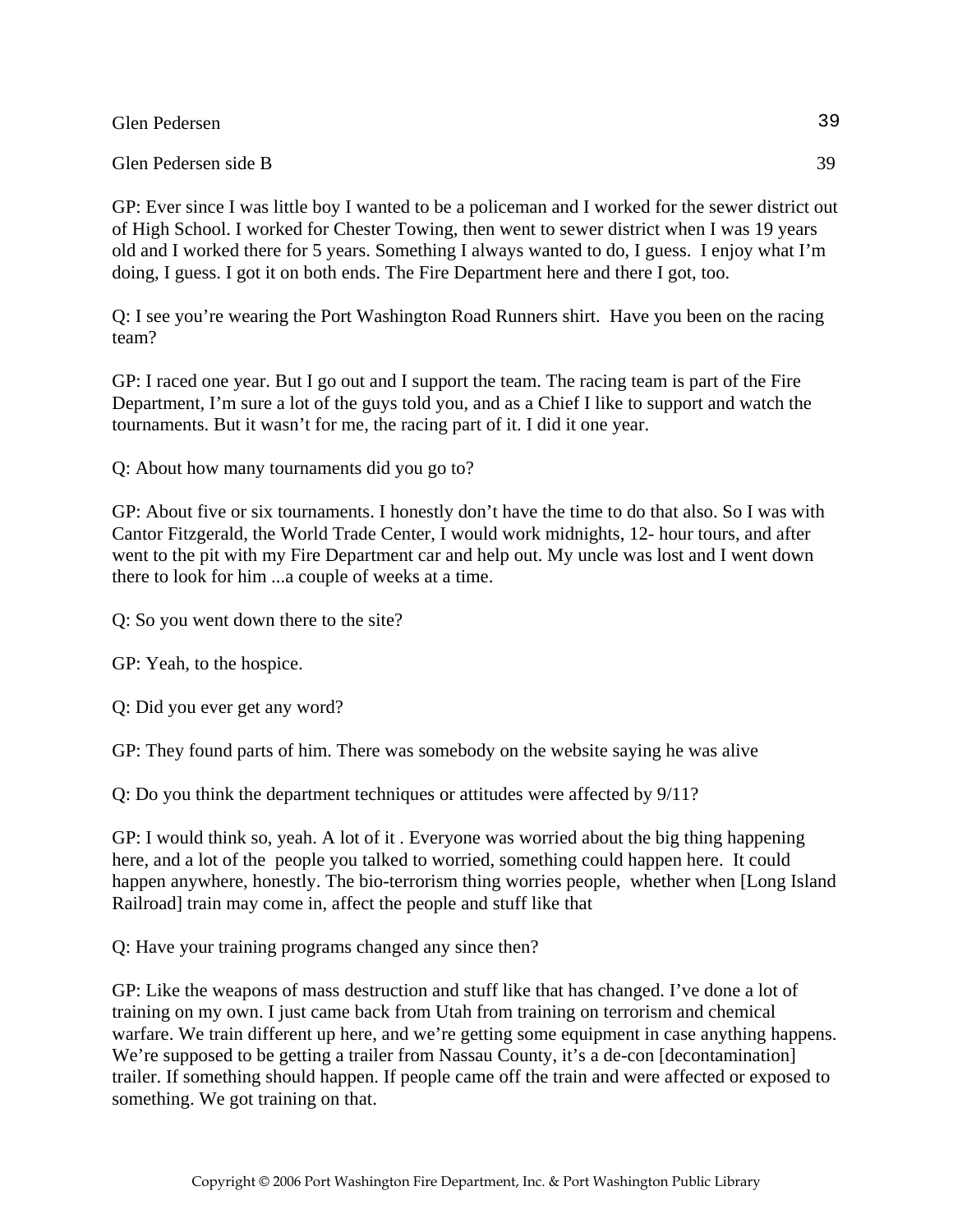Q: In the city you got it, or out here?

GP: I got tons of it. We've gone over here, and there's training for it here, but it's gonna be off in the future.

Q: I see you're wearing a yellow bracelet. Can you tell me about that?

GP: It's the Lance Armstrong band. The bands sell a dollar apiece and he's raising money for research of cancer.

Q: Is there anything else about your work in the Fire Department that we haven't talked about that we should?

GP: Not that I know of, no. I don't know how good I 've been.

Q: You did great.

GP: 'Cause there's a lot of these other guys you interviewed who've been in alot longer. You spent a lot of time with Johnny Fico, right?

Q: Maybe one of the other interviewers.

GP: He used to be a lieutenant in the Police Department.

Q: What do you think the value is of this oral history?

GP: This here? I think it's very good. It's good people know about the fire department. We're getting a whole new group of people that come here, the community, they don't know we're volunteer, they think we get paid for this.

Q: How do you think the community perceives the department? Aside from the fact that you don't get paid?

GP: I think they like us. I mean, you get some opposition with the budgets but people don't realize if you had to pay the fire department it would be a lot worse than what it is. You wouldn't get what you get. You know, we're volunteer, but we can come to your house with ten pieces of fire trucks. If your house goes on fire you only get two or three trucks if we're paid fire departments. It's gonna be a lot longer than we respond now . If it ever went that route.

Q: You mean it would take longer to respond?

GP: Oh, yeah. 'Cause who knows if the truck would be in Port Washington. The truck could be located in Manhasset. Could be located in Roslyn. Could be the truck comes with three guys and